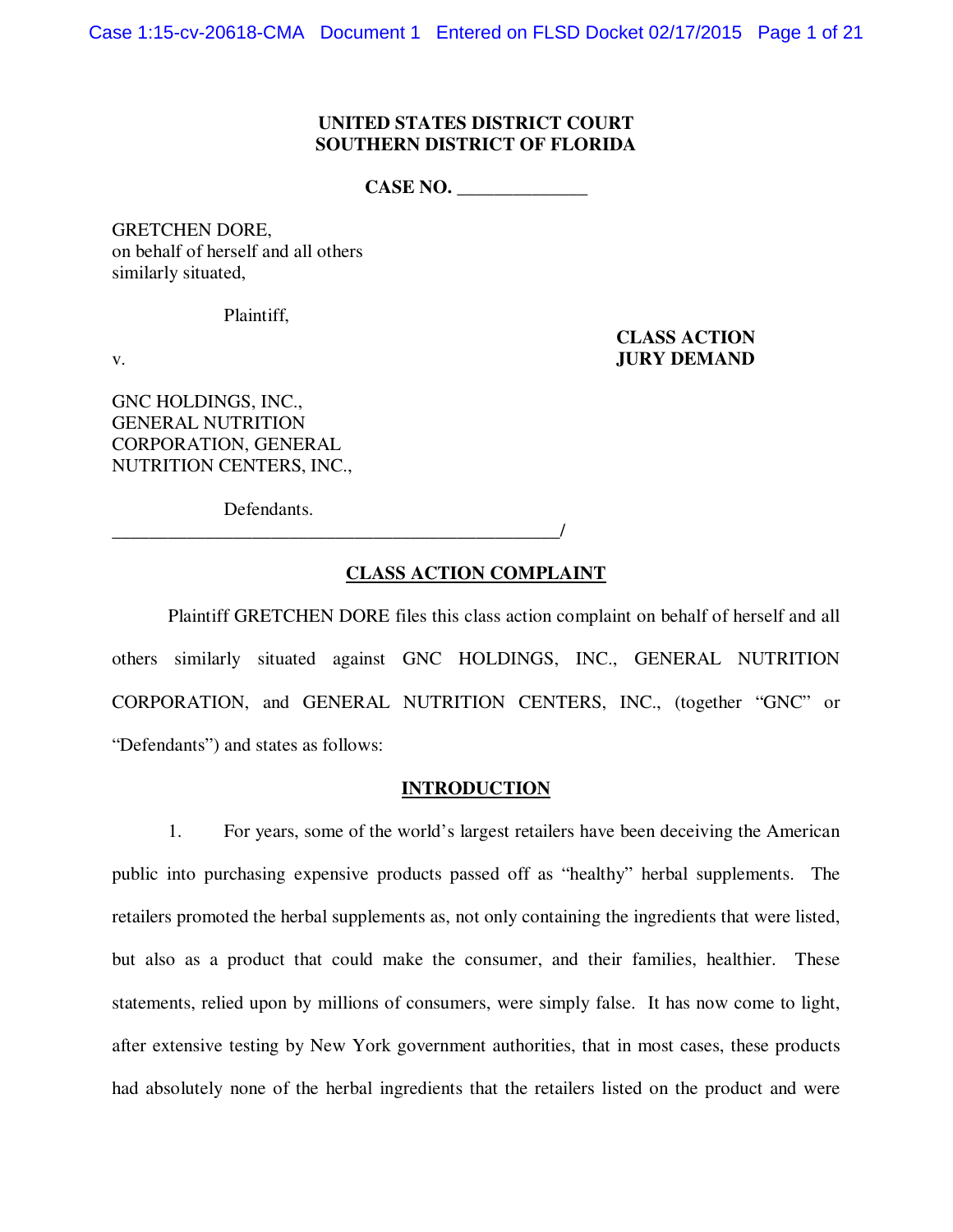essentially worthless.

2. The retailers further failed to disclose that these expensive products also contained unlisted "fillers" such as rice, beans, garlic, wheat, citrus, and house plants — unlisted ingredients that can pose serious health risks. This was all done to generate hundreds of millions of dollars in profits. This case is brought specifically on behalf of those nationwide consumers that bought these worthless products, for reimbursement, and to prevent these companies from continuing these fraudulent practices.

3. It is axiomatic that when a retailer labels its proprietary brand herbal supplement as containing certain specific ingredients, that supplement should in fact contain those ingredients. We now know that these four retailers have been knowingly violating this basic tenet. As a result, health and cost conscious consumers across the nation have been walking into retail stores every day and buying bottles purporting to be "herbal supplements" that were labeled one way, but filled another – rendering them worthless.

4. GNC is one of the largest retailers of herbal supplements in the world. They sell various herbal supplements under their own proprietary brand known as "GNC Herbal Plus." GNC's website boasts to consumers that:

# **"When you read a GNC label, you know exactly what you're getting in that product. It's all part of our truth in labeling policy."**<sup>1</sup>

5. A recent investigation by the New York Attorney General proves this statement to be simply false.

6. This case involves GNC's systematic prioritization of profits over honest labeling and consumer safety in an attempt to take advantage of the rapidly increasing number of U.S.

<sup>&</sup>lt;sup>1</sup> See http://gnc.mediaroom.com/index.php?s=27059, (last viewed February 15, 2015).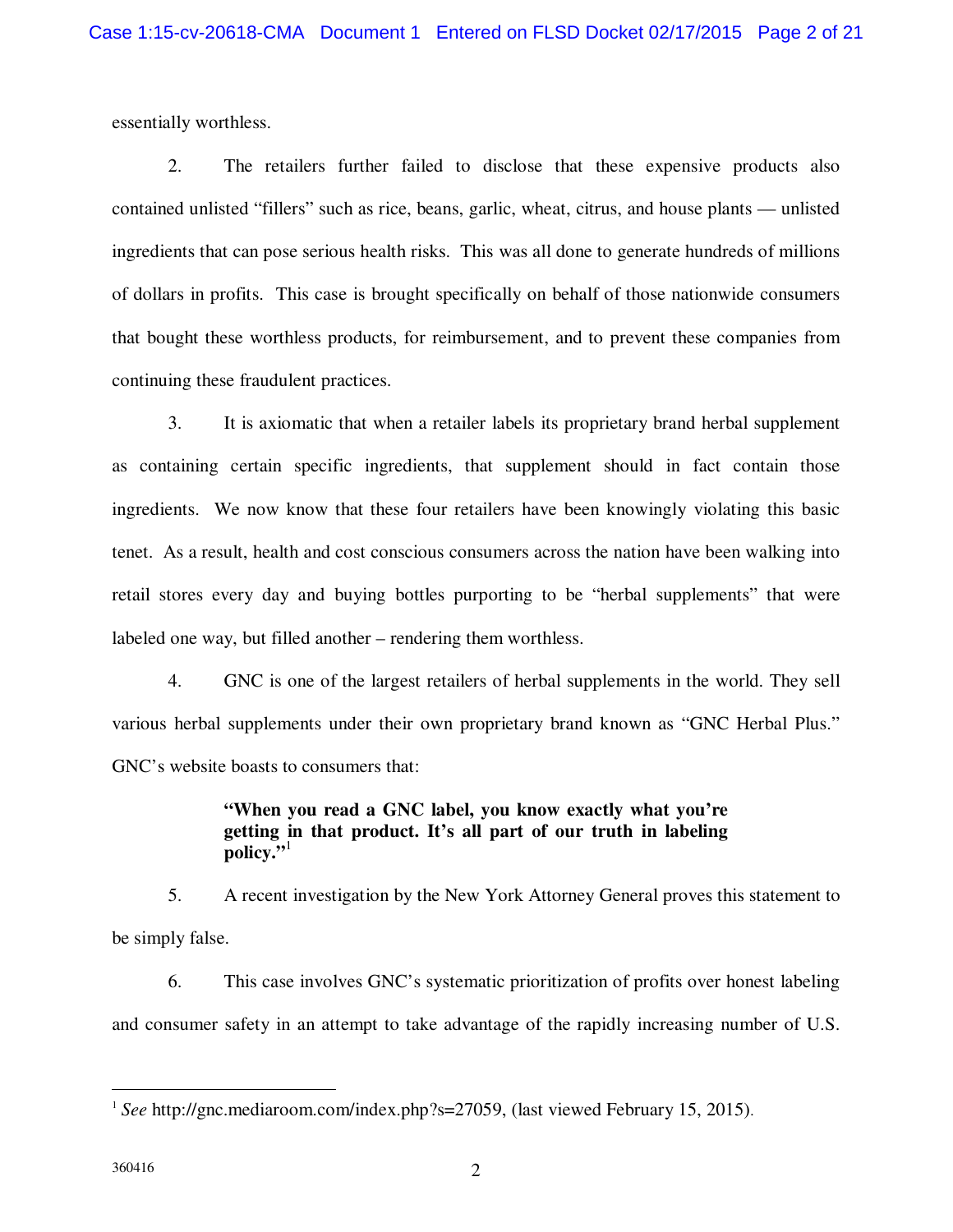consumers who take herbal supplements to improve their general health and wellness.

## **Background of Herbal Supplements**

7. Botanicals and herbals have been used in medicine for over a thousand years. The tradition of using herbal remedies to treat various health problems dates back centuries to Egyptian and Chinese civilizations practicing herbal therapy to treat various afflictions and ailments.

8. Plant-based medicines were the primary forms of medicines used by western countries up until the Second World War. After World War II, modern medicines and synthetic drugs began to dominate the market.

9. Later in the  $20<sup>th</sup>$  century, however, there was a reemergence of herbal remedies in the market in the form of herbal supplements.

10. Herbal supplements are non-food, non-pharmaceutical herbs derived from plantbased substances, and are primarily consumed for improving general health and wellness.

11. These herbal remedies exist as a supplement to modern medicine and are exhibiting a strong growth rate as consumers look towards natural remedies that are marketed as safer, healthier, and gentler than modern pharmaceuticals.

12. Today, herbal supplements account for approximately 30% of the global supplements market,<sup>2</sup> and the World Health Organization estimates that 80% of people worldwide rely on herbal medicines for some part of their primary health care.

13. The number of consumers taking herbal supplements is increasing at a rapid pace in the United States and worldwide. At the end of 2013, more than 36 million people in the U.S. confirmed the use of herbal supplements to support a healthy lifestyle. The market for herbal

<sup>&</sup>lt;sup>2</sup> Herbal supplements make up a significant part of the broader supplements market, which includes vitamins, minerals, meal supplements, sports nutrition, and specialty supplements.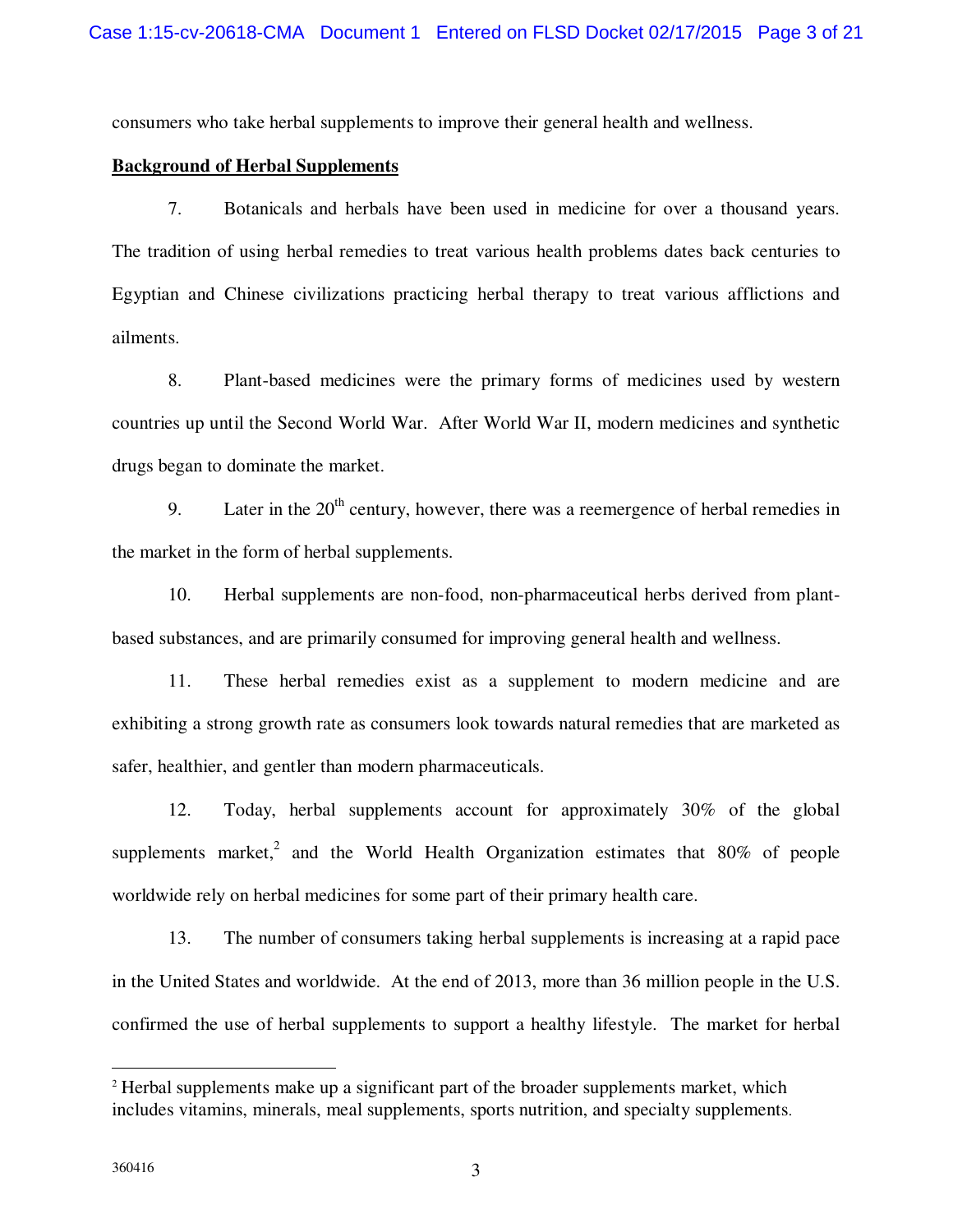supplements in the U.S. alone is estimated to be over \$7 billion in 2015 and to rise to over \$9 billion by 2020.

14. Further, the global market for herbal supplements and remedies this year is expected to exceed \$85 billion, increasing from an estimated \$80 billion in 2014.

15. The herbal supplement market has thrived here because U.S. consumers have become increasingly aware of the importance of preventative healthcare. The growth in this market is attributed to several factors including:

- a. growing awareness with regard to preventive health and wellness among consumers;
- b. the increasing proportion of elderly people among the general population;
- c. the lack of harmful side effects caused by herbal supplements; and
- d. clinical research and scientific studies indicating the benefits of these products in preventing and alleviating symptoms of certain diseases.

16. Many consumers turn to these products because of the high cost of modern medicine. Medical expenses can present a huge burden for people and they seek out herbal supplements as a cheaper alternative to treat various ailments in trying to maintain a healthy lifestyle and support themselves and their families.

17. Gingko Biloba, Ginseng, Echinacea, and St. John's Wort, all sold under the GNC Herbal Plus brand, are some of the most popular herbal supplements marketed and sold in the United States today.

18. GNC markets and sells these products through its retail stores and on its website. For example, GNC advertises gingko biloba on its website as used in connection with certain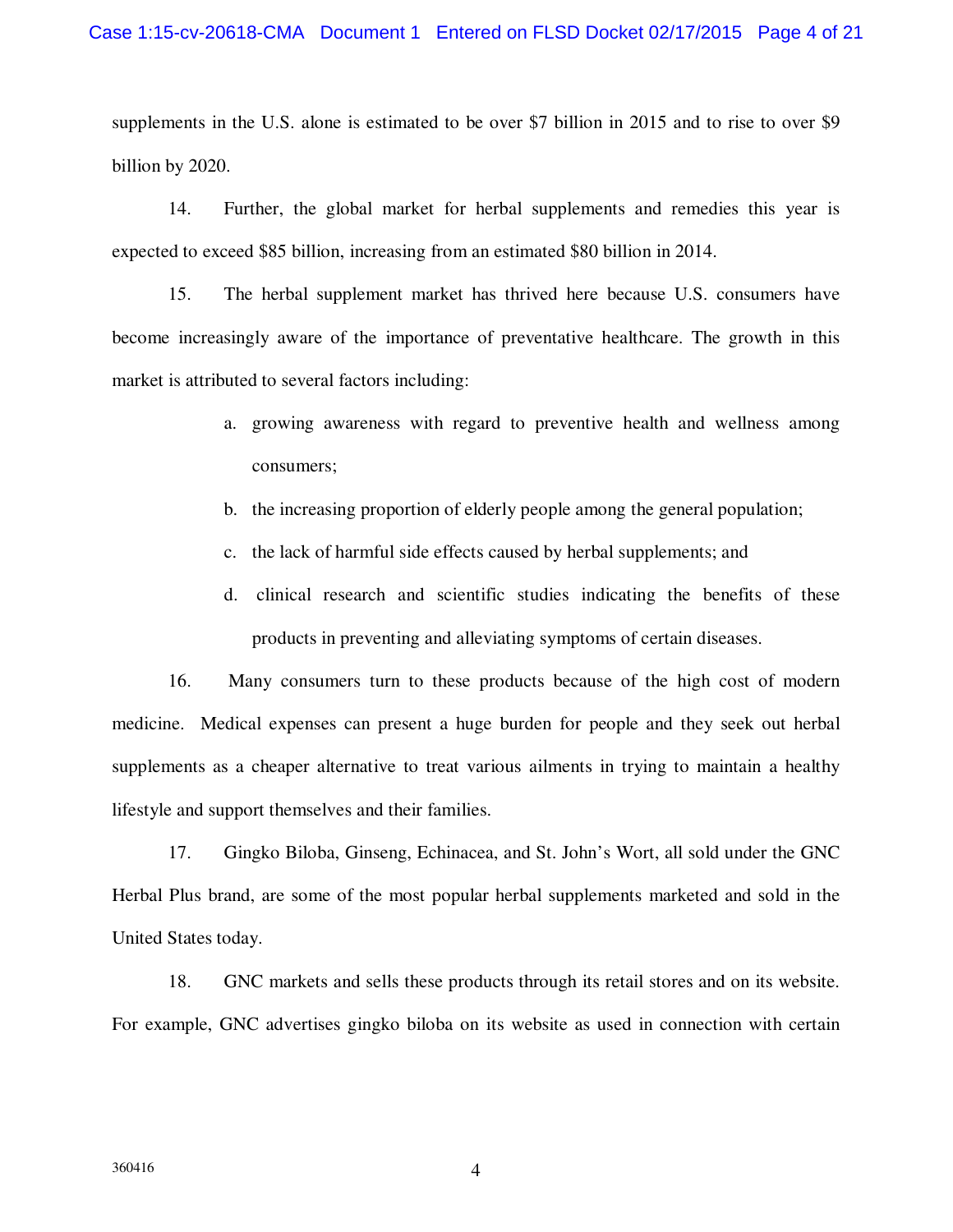"health goals" including "Healthy Aging," "Heart and Circulatory Health," and "Brain Health."<sup>3</sup>

19. What GNC does not disclose is that its gingko biloba product does not actually contain the labeled gingko biloba ingredient.

20. On behalf of herself and all others similarly situated, Plaintiff brings this action to put an end to Defendants' deceptive and unfair practices and to seek relief for the injuries caused by their common practice.

#### **PARTIES**

#### **Plaintiff**

21. Plaintiff GRETCHEN DORE is a citizen of the State of Florida who purchased Defendants' mislabeled GNC Herbal Plus Gingko Biloba product. She is a natural person over the age of 21 and otherwise *sui juris*.

#### **Defendants**

22. Defendant GNC HOLDINGS, INC. is a Pennsylvania corporation operating in the State of Florida with its principal place of business in Pittsburgh, Pennsylvania.

23. Defendant GENERAL NUTRITION CENTERS, INC. is a Pennsylvania corporation operating in the State of Florida with its principal place of business in Pittsburgh, Pennsylvania.

24. Defendant GENERAL NUTRITION CORPORATION, doing business as GNC, is a Pennsylvania corporation operating in the State of Florida with its principal place of business in Pittsburgh, Pennsylvania.

25. Defendants operate a network of approximately 8,500 locations in the United States and internationally.

<sup>3</sup> *See* http://www.gnc.com/GNC-Herbal-Plus-Gingko-Biloba-60- MG/product.jsp?productID=195, (last viewed February 14, 2015).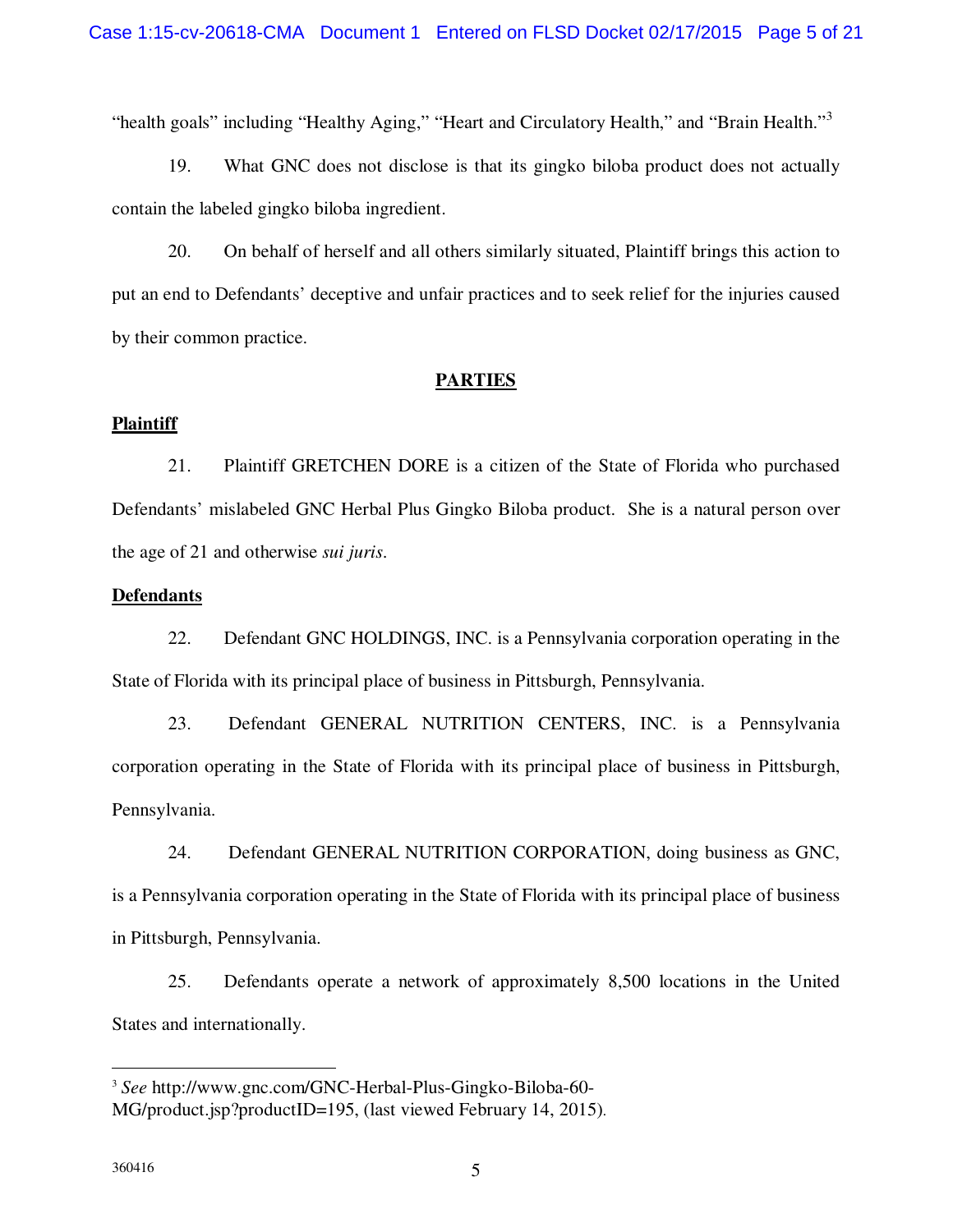26. GNC markets itself as "a leading global specialty retailer of health and wellness products including vitamins, minerals, and herbal supplement products."<sup>4</sup>GNC's net income for the 2014 year was \$255.9 million.<sup>5</sup> Vitamins, minerals, and herbal supplements account for approximately 38% of GNC's total revenue.<sup>6</sup>

## **JURISDICTION AND VENUE**

27. This Court has jurisdiction over this action pursuant to the Class Action Fairness Act of 2005 ("CAFA"), Pub. L. No. 109-2, 119 Stat. 4 (codified in various sections of 28 U.S.C.).

28. Plaintiff is a citizen of the State of Florida. Defendants are citizens of the state of Pennsylvania but are registered to do business in Florida. The amount in controversy exceeds \$5,000,000 and there are at least one hundred members of the putative class.

29. This Court has jurisdiction over Defendants because they are foreign corporations authorized to conduct business in Florida, are continuously doing business in Florida and have registered with the Florida Secretary of State, or do sufficient business in Florida, have sufficient minimum contacts with Florida, or otherwise intentionally avail themselves of the Florida consumer market through the promotion, marketing, sale, and service of the aforementioned herbal supplements including the gingko biloba supplement purchased by Plaintiff. This purposeful availment renders the exercise of jurisdiction by this Court over Defendants and their affiliated or related entities permissible under traditional notions of fair play and substantial

<sup>&</sup>lt;sup>4</sup> See http://phx.corporate-ir.net/phoenix.zhtml?c=88669&p=irol-investorhome, last viewed on February 14, 2015.

<sup>5</sup>*Id*.

<sup>&</sup>lt;sup>6</sup> See, Joseph Cacinga, "GNC has been beaten down, but it's still a good investment" found at http://www.fool.com/investing/general/2014/06/25/gnc-has-been-beaten-down-but-its-still-agood-inve.aspx, June 25, 2014.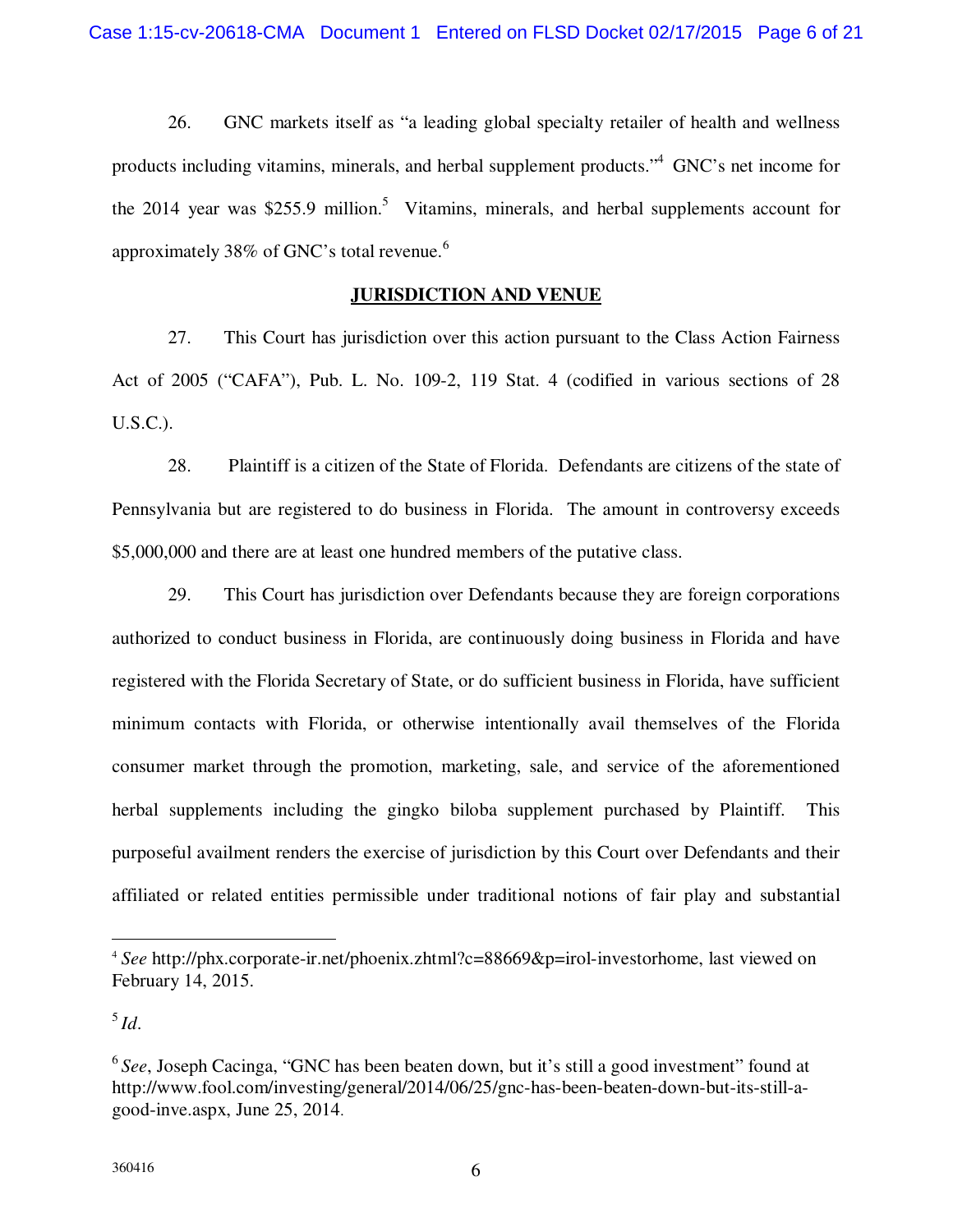justice.

30. In addition, this Court has subject-matter jurisdiction under CAFA because the amount in controversy exceeds \$5 million and diversity exists between Plaintiff and the Defendants. 28 U.S.C. § 1332(d)(2). In determining whether the \$5 million amount in controversy requirement of 28 U.S.C.  $\S$  1332(d)(2) is met, the claims of the putative class members are aggregated. 28 U.S.C. § 1332(d)(6).

31. Venue is proper in this forum pursuant to 28 U.S.C. § 1391 because Defendants transact business and may be found in this District. Venue is also proper here because at all times relevant hereto, Plaintiff Dore resided in the Southern District of Florida and a substantial portion of the practices complained of herein occurred in the Southern District of Florida.

32. All conditions precedent to this action have occurred, been performed, or have been waived.

#### **FACTUAL ALLEGATIONS**

33. GNC markets, distributes, and sells various herbal supplements under its proprietary brand known as "GNC Herbal Plus," including the "GNC Herbal Plus Gingko Biloba" product purchased by Plaintiff and the class members.

34. GNC represents that is has tested and stands by its products and its marketing.

35. The labeling on every GNC Herbal Plus Gingko Biloba product conspicuously shows the "Supplement Facts" and identifies the primary herbal ingredient as "Gingko Biloba Leaf Extract." *See e.g.* ¶ 51 *infra.* Contrary, to this representation, GNC Herbal Plus products, including its gingko biloba product, are not what they purport to be.

36. On February 2, 2015, New York Attorney General Eric Schneiderman sent a cease and desist letter to GNC ordering Defendants to immediately "cease and desist engaging in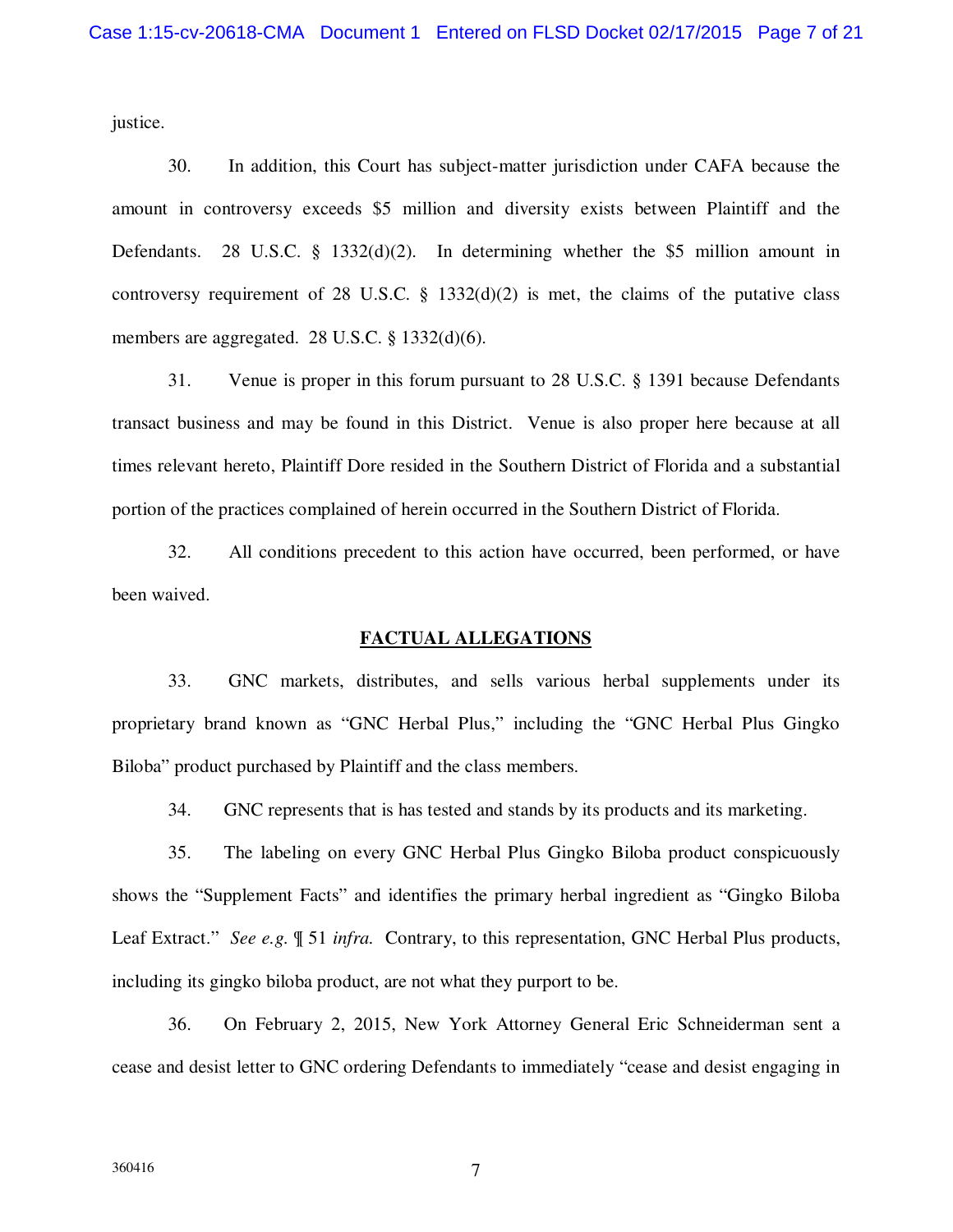the sale of adulterated and/or mislabeled herbal dietary supplements" and to "immediately stop the sale of five 'Herbal Plus' dietary supplements."<sup>7</sup>

37. GNC Herbal Plus Gingko Biloba was one of those five supplements.<sup>8</sup>

38. The cease and desist letter was the result of an investigation by the N.Y. Attorney General's office that used established DNA barcoding technology to examine the contents of herbal supplements and was focused on what appears to be Defendants' practice of substituting presumably cheaper contaminants and fillers in the place of the authentic product.

39. DNA barcodes are short genetic markers in an organism's DNA and are used to identify it as belonging to a particular species. Barcodes provide an unbiased, reproducible method of species identification. The barcodes can be used to determine the exact plant species being tested.

40. The DNA testing revealed that the five supplements were "either unrecognizable or a substance other than what they claimed to be and therefore constitute contaminated or substituted products."

41. According to Arthur P. Grollman, M.D., Professor of Pharmacological Sciences at Stony Brook University, "[t]his study undertaken by Attorney General Schneiderman's office is a well-controlled, scientifically-based documentation of the outrageous degree of adulteration in the herbal supplement industry."

42. Indeed, testing on the GNC Herbal Plus Gingko Biloba product revealed that "*no gingko biloba DNA was identified*." Instead, the tests identified DNA for allium, rice, spruce,

<sup>&</sup>lt;sup>7</sup> Similar cease and desist letters were sent to Wal-Mart, Target, and Walgreens relating to their proprietary brands of certain herbal supplements.

<sup>&</sup>lt;sup>8</sup>The cease and desist letter was also directed to sale of the GNC Herbal Plus St. John's Wort, Ginseng, Echinacea, and Saw Palmetto.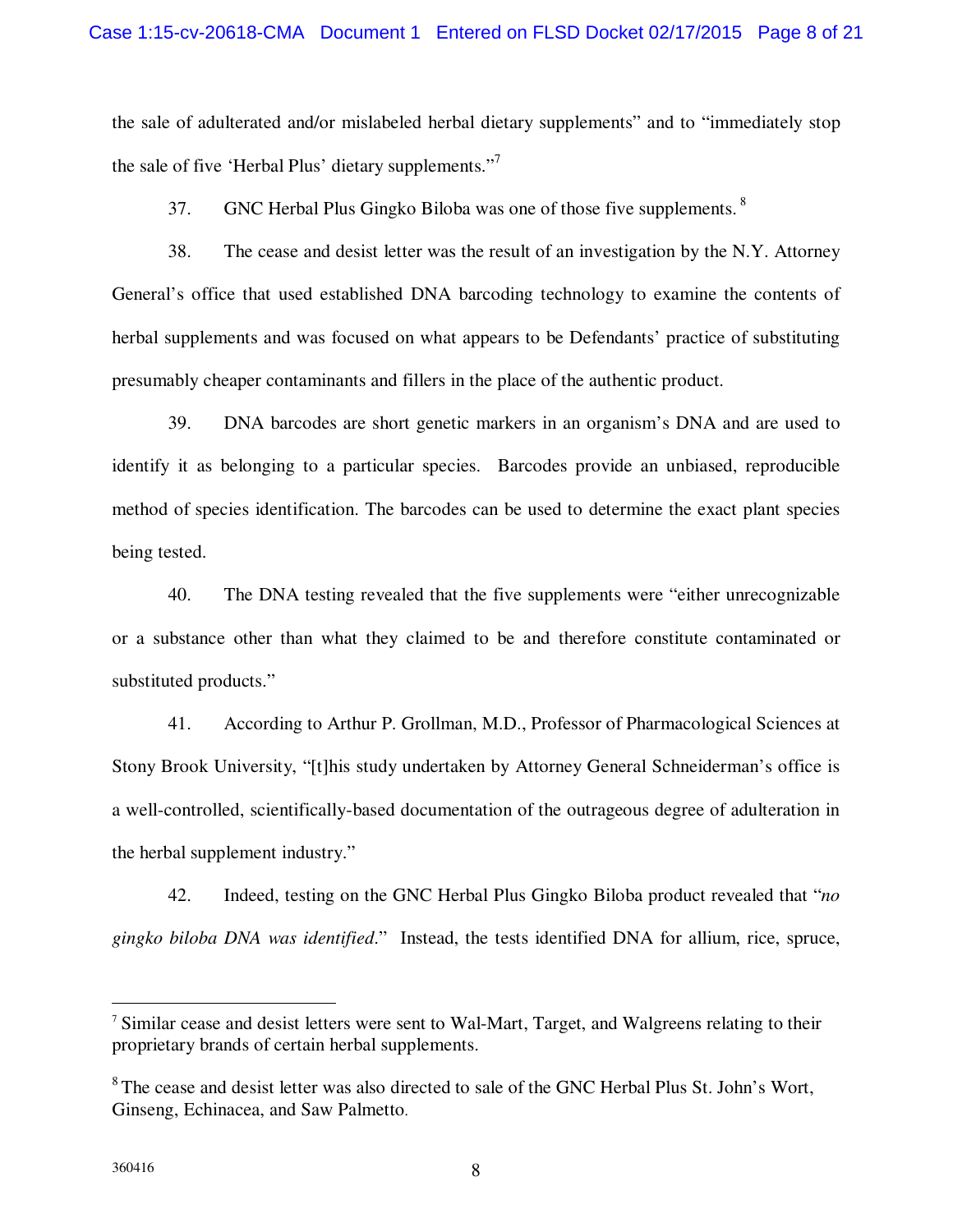and asparagus.

43. Defendants knew that their Herbal Plus products, including the gingko biloba product, contained these various inexpensive fillers and contaminants; but knowing that U.S. consumers were increasingly purchasing these products for a healthier lifestyle, put their pursuit of profits above all else.

44. According to Attorney General Schneiderman:

"This investigation makes one thing abundantly clear: the old adage 'buyer beware' may be especially true for consumers of herbal supplement. The DNA test results seem to confirm long-standing questions about the herbal supplement industry. Mislabeling, contamination, and false advertising are illegal . . . . At the end of the day, American corporations must step up to the plate and ensure that their customers are getting what they pay for, especially when it involves promises of good health."

45. GNC's mislabeling of its proprietary Herbal Plus brand gingko biloba constitutes unfair and deceptive business practices and just as importantly poses serious health risks to consumers.

46. Consumers, such as Plaintiff and the class members here, purchase this product trusting that (i) it contains the amount of gingko biloba (or other herbal substance) that is identified on the label and that (ii) all ingredients contained in the product were identified.

47. Because of GNC's intentional mislabeling of the ingredients in its Herbal Plus products, a consumer with food allergies, or who is taking medication for an unrelated illness, is assuming a potentially serious health risk each time the contaminated herbal supplement is ingested.

48. Plaintiff and the putative class members did not purchase GNC's Herbal Plus Gingko Biloba to assume these risks and would not have purchased the product had they known that there was no trace of the gingko biloba plant contained therein but instead the product was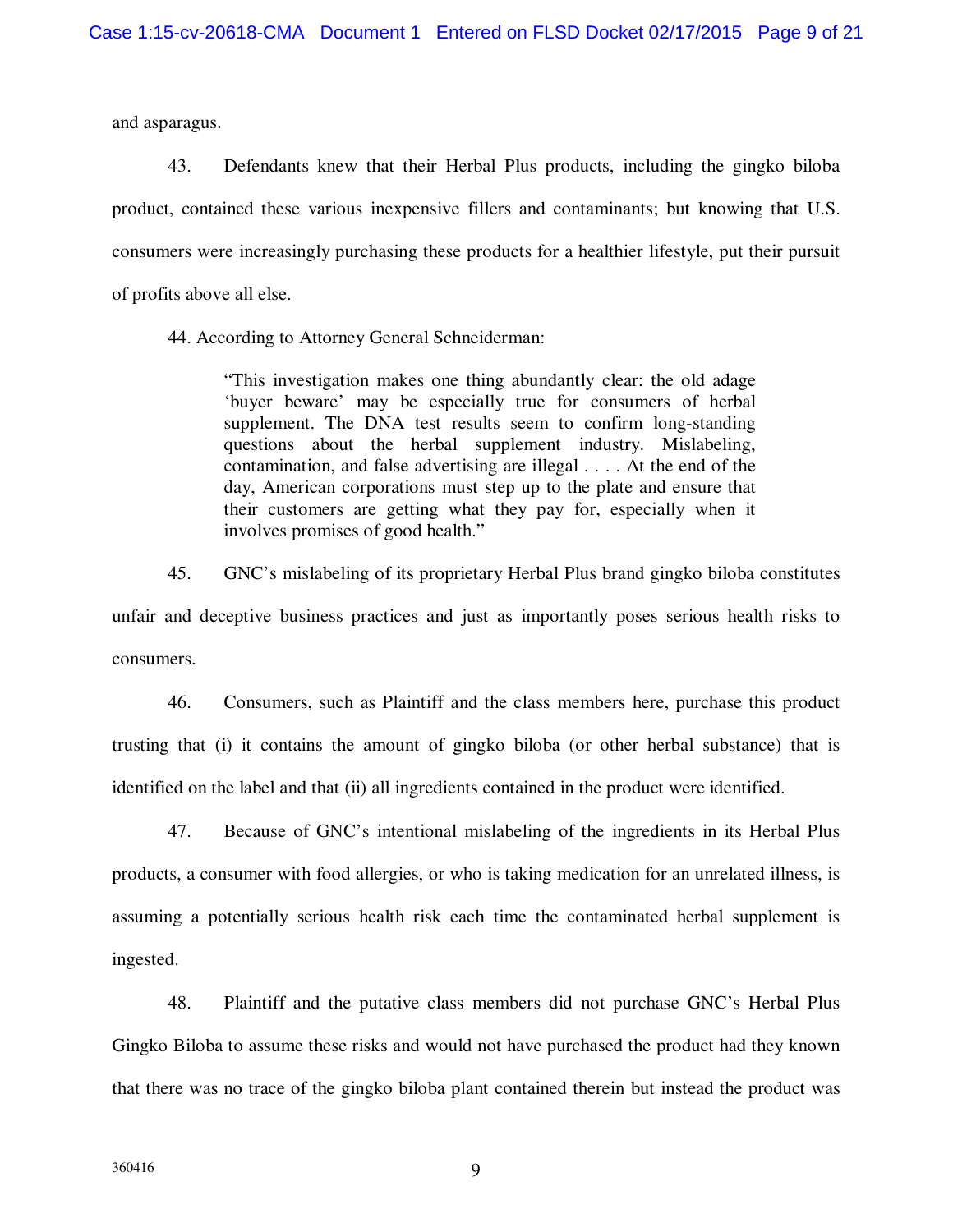contaminated and potentially dangerous.

# **Plaintiff Gretchen Dore**

49. Ms. Dore learned of certain health benefits of taking Gingko Biloba including such cognitive effects as increased memory and brain functions.

50. Desiring to take advantage of these benefits, Ms. Dore purchased two bottles of GNC Herbal Plus 120 mg Gingko Biloba from one of Defendants' retail stores in December 2014.

51. Ms. Dore paid approximately twenty dollars per bottle for GNC Herbal Plus Gingko Biloba product.



52. One of the bottles that Ms. Dore purchased is pictured here: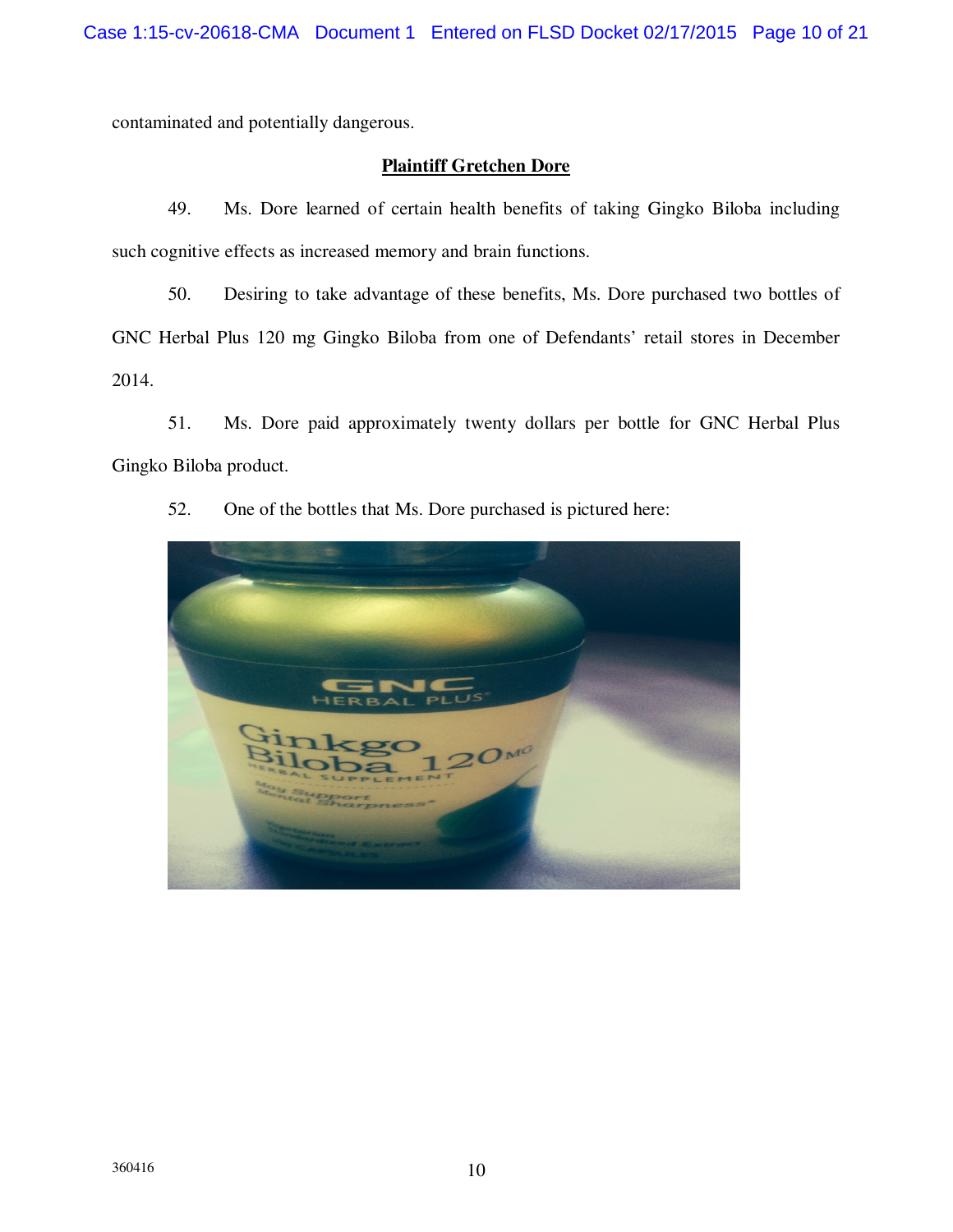

53. GNC's Herbal Plus Gingko Biloba is a mass-produced product and there are no material differences between the bottles that Plaintiff purchased and those purchased by members of the putative class. As with all other putative class members, GNC deceptively labeled the bottle that Ms. Dore purchased as purporting to contain a certain amount of gingko biloba.

54. On the contrary, the product that Ms. Dore and the putative class purchased did not contain *any* gingko biloba but instead had certain fillers and contaminants such as allium, rice, spruce, or asparagus. None of these substances are identified in the list of ingredients on the GNC Herbal Plus Gingko Biloba product.

55. Had Ms. Dore – or any reasonable consumer – known that the product she was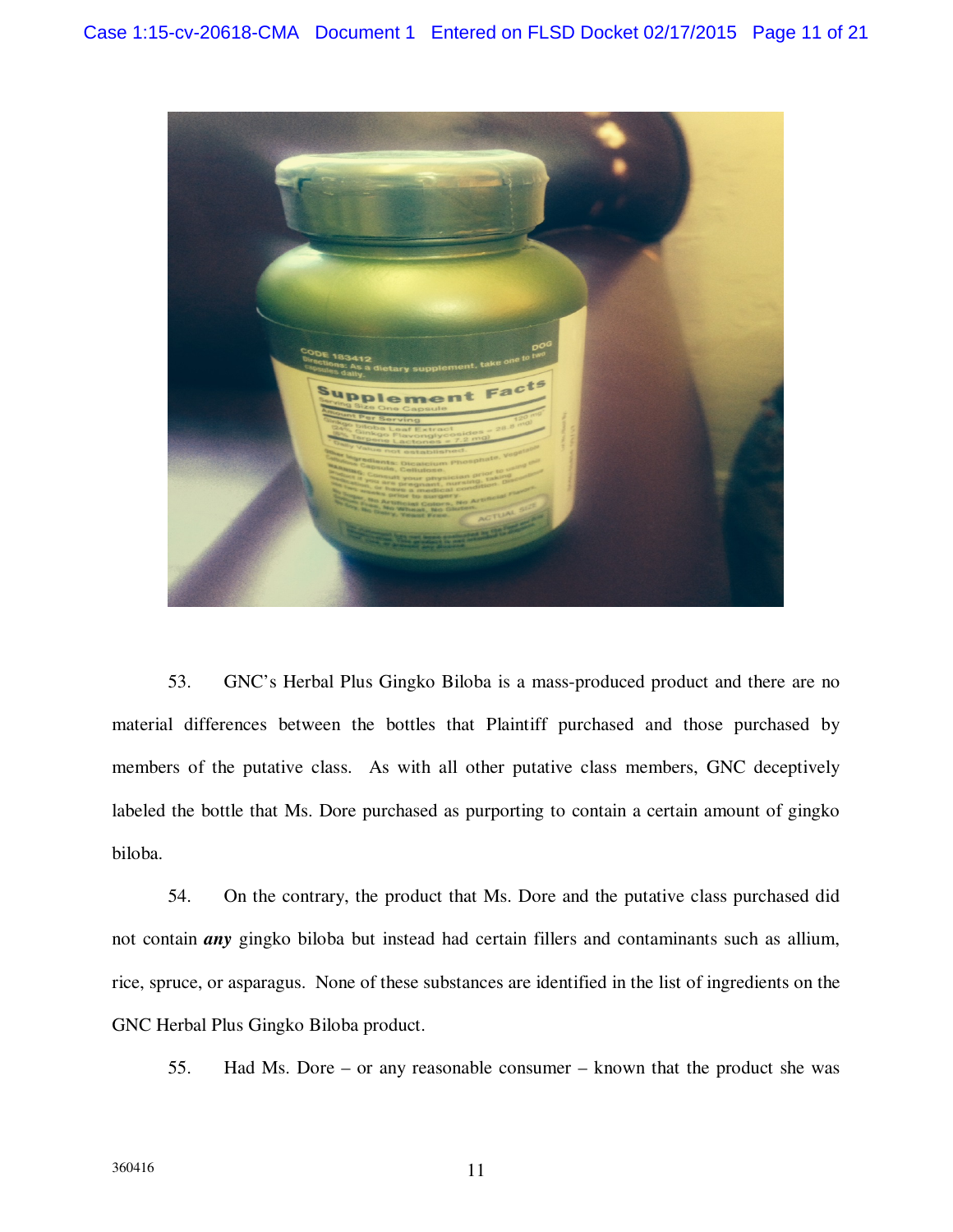purchasing was not Gingko Biloba but instead various filler products she would not have made the purchase.

56. As with all other putative class members, GNC accepted payment for the purported Gingko Biloba supplement despite the fact that it knew or should have known that it did not actually contain any of the Gingko Biloba supplement.

57. There are no material differences between Defendants' actions and practices directed to Ms. Dore and their actions and practices directed to any members of the putative class.

# **CLASS ALLEGATIONS**

# **A. Class Definitions**

58. Plaintiff brings this action against Defendants pursuant to Rule 23 of the Federal

Rules of Civil Procedure on behalf of herself and all other persons similarly situated. Plaintiff

seeks to represent the following classes:

## Nationwide class:

All persons who, within the applicable statutes of limitation, purchased GNC Herbal Plus Gingko Biloba in the United States. Excluded from this class are Defendants, their affiliates, subsidiaries, agents, board members, directors, officers, and/or employees

## Florida Subclass as to Count II – Florida Deceptive and Unfair Practices Act

All persons who, within the applicable statute of limitation, purchased GNC Herbal Plus Gingko Biloba in the state of Florida. Excluded from this class are Defendants, their affiliates, subsidiaries, agents, board members, directors, officers, and/or employees.

59. Plaintiff reserves the right to modify or amend the definitions of the proposed

classes before the Court determines whether certification is appropriate.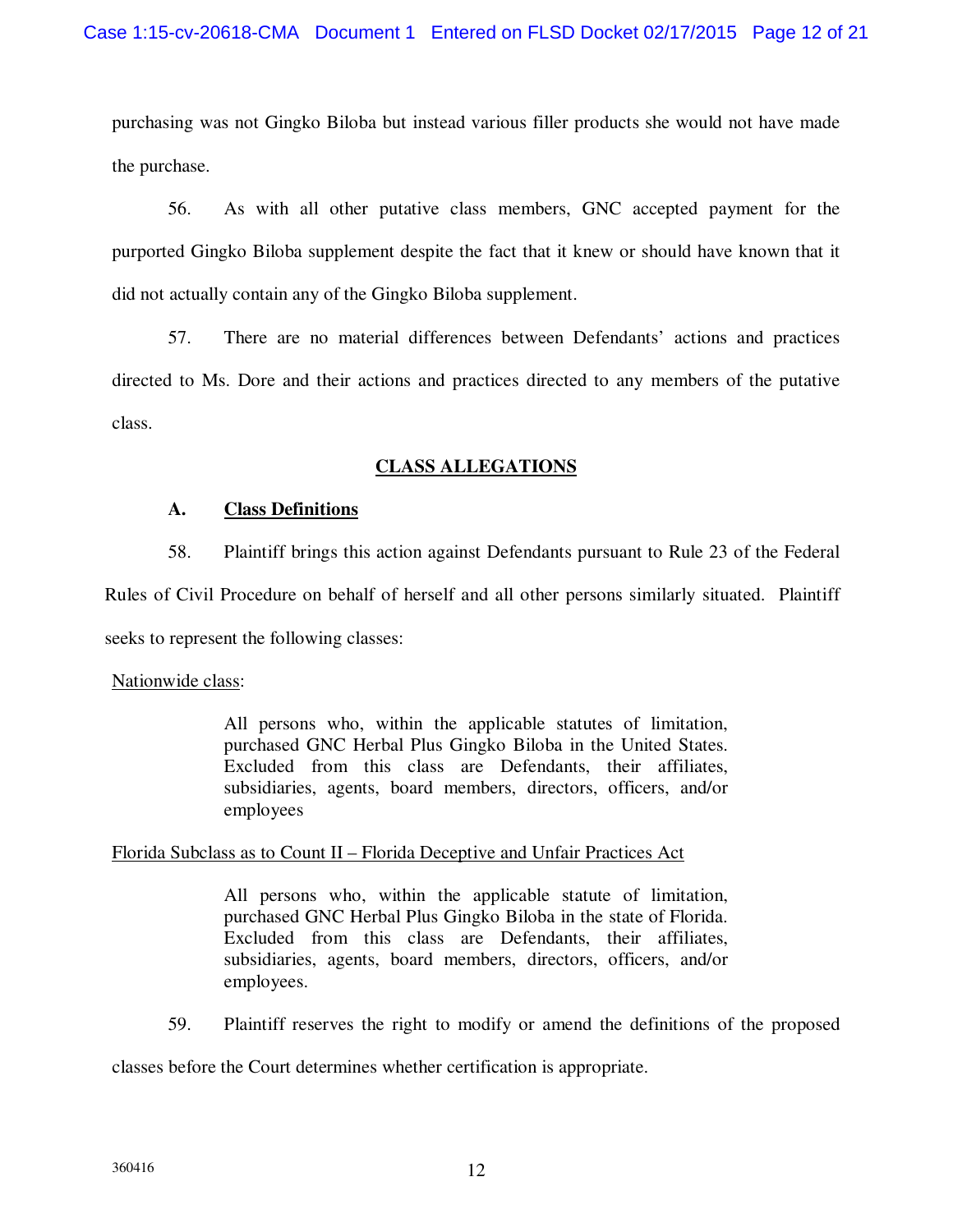60. Defendants subjected Plaintiff and the respective class members to the same unfair, unlawful, and deceptive practices and harmed them in the same manner.

### **B. Numerosity**

61. The proposed classes are so numerous that joinder of all members would be impracticable. Defendants sell and promote their GNC Herbal Plus products, including gingko biloba, at thousands of stores in Florida as well as nationwide. Although the number of class members is not presently known the classes will likely be comprised of thousands of consumers. The numbers are clearly more than can be consolidated in one complaint such that it would be impractical for each member to bring suit individually. Plaintiff does not anticipate any difficulties in the management of the action as a class action.

## **C. Commonality**

62. There are questions of law and fact that are common to Plaintiff's and class members' claims. Common questions of law and fact exist because, *inter alia*, Plaintiff and all class members purchased the GNC Herbal Plus Gingko Biloba product from Defendants that was deceptively labeled as containing gingko biloba when instead it contained various fillers and contaminants and not the as-labeled gingko biloba product.

63. These common questions predominate over any questions that go particularly to any individual member of the Class and includ but are not limited to the following:

- a. Whether Defendants engaged in unlawful, unfair, or deceptive business practices by failing to properly label the GNC Herbal Plus Gingko Biloba product it sold to Plaintiff and the putative class members;
- b. Whether Defendants deceptively or misleadingly misrepresented the ingredients contained in the GNC Herbal Plus Gingko Biloba product it sold to consumers;
- c. Whether Defendants' misrepresentations and omissions are likely to deceive a reasonable consumer;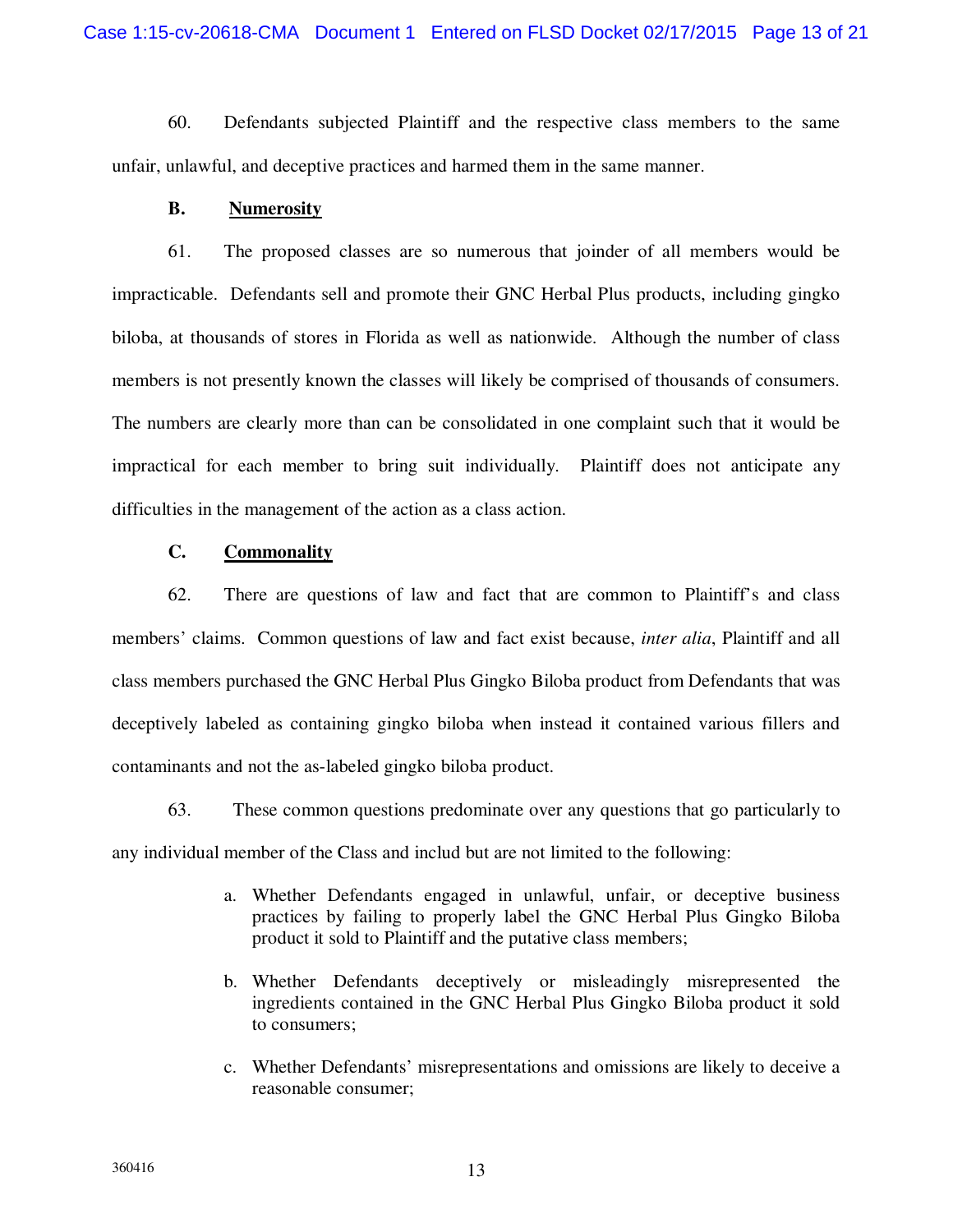- d. Whether and to what extent the Defendants have been unjustly enriched at the expense of Plaintiff and the class;
- e. Whether Defendants violated Florida's Deceptive and Unfair Trade Practices Act;
- f. Whether Plaintiff and the class members are entitled to compensatory damages including actual damages plus interest and/or monetary restitution;
- g. Whether Defendants' conduct warrants punitive damages; and
- h. Whether an injunction is appropriate in order to prevent Defendants from continuing to engage in its unfair, deceptive, and unlawful conduct.

### **D. Typicality**

64. Plaintiff is a member of the Class she seeks to represent. Plaintiff's claims are typical of the respective classes' claims because Plaintiff and each class member purchased the GNC Herbal Plus Gingko Biloba product which was deliberately misrepresented as containing Gingko Biloba when in fact it contained only various fillers. Thus, Plaintiff's claims are typical due to the similarity, uniformity, and common purpose of the Defendants' unlawful conduct. Each class member has sustained, and will continue to sustain, damages in the same manner as Plaintiff as a result of Defendants' wrongful conduct.

### **E. Adequacy of Representation**

65. Plaintiff is an adequate representative of the classes she seeks to represent and will fairly and adequately protect the interests of the class. Plaintiff is committed to the vigorous prosecution of this action and has retained competent counsel, experienced in litigation of this nature, to represent her. Plaintiff has no adverse or antagonistic interests to those of the unnamed class members. Plaintiff is willing and prepared to serve the Court and the class in a representative capacity with all of the obligations and duties material thereto.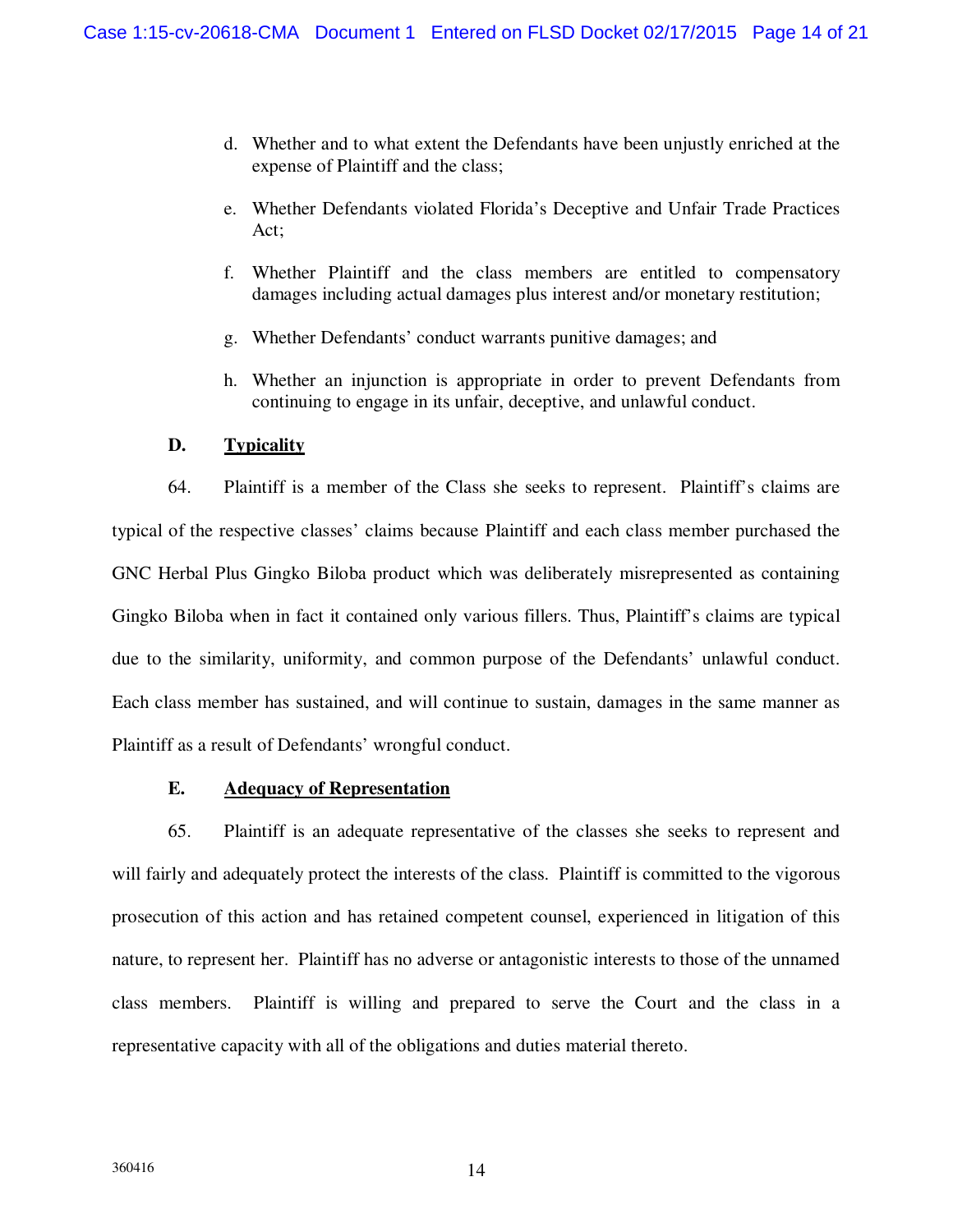66. To prosecute this case, Plaintiff has chosen the undersigned law firms, which are very experienced in class action litigation and have the financial and legal resources to meet the substantial costs and legal issues associated with this type of litigation.

#### **F. Requirements of Fed. R. Civ. P. 23(b)(3)**

67. This action is appropriate as a class action pursuant to Fed. R. Civ. Proc. 23(b)(3) because questions of law or fact common to Plaintiff's and each class member's claims predominate over any questions of law or fact affecting only individual members of the class.

68. All claims by Plaintiff and the unnamed class members are based on the purchase of the deceptively labeled GNC Herbal Plus Gingko Biloba product.

69. Common issues predominate when, as here, liability can be determined on a classwide basis, even when there will be some individualized damages determinations.

70. As a result, when determining whether common questions predominate, courts focus on the liability issue, and if the liability issue is common to the class as is the case at bar, common questions will be held to predominate over individual questions.

## **G. Superiority**

71. A class action is superior to individual actions in part because of the nonexhaustive factors listed below:

> (a) Joinder of all class members would create extreme hardship and inconvenience for the affected customers as they reside all across the states;

> (b) Individual claims by class members are impractical because the costs to pursue individual claims exceed the value of what any one class member has at stake. As a result, individual class members have no interest in prosecuting and controlling separate actions;

> (c) There are no known individual class members who are interested in individually controlling the prosecution of separate actions;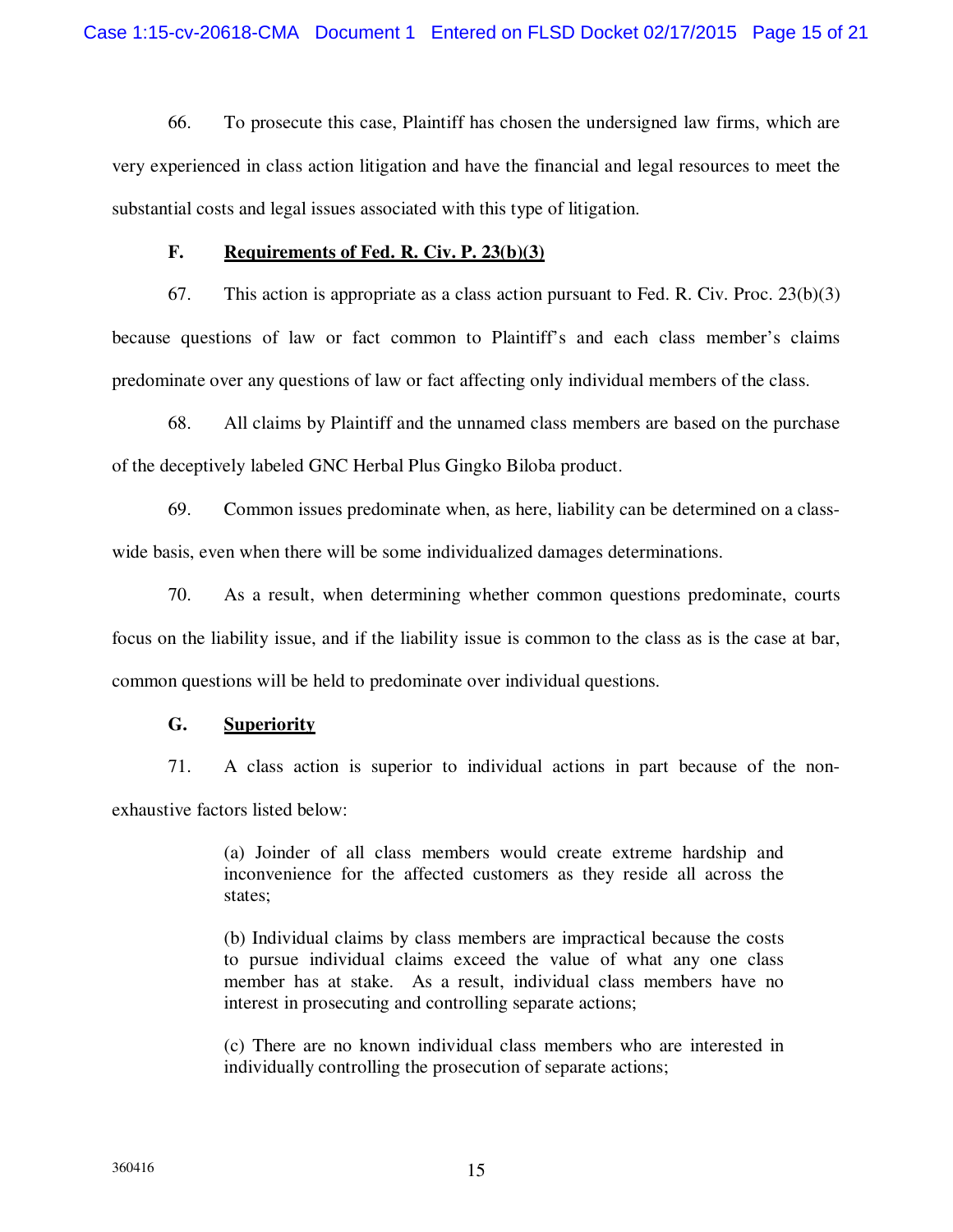(d) The interests of justice will be well served by resolving the common disputes of potential class members in one forum;

(e) Individual suits would not be cost effective or economically maintainable as individual actions; and

(f) The action is manageable as a class action.

72. Plaintiff does not anticipate and is unaware of any difficulties that would be encountered in the management of this class action.

# **H. Requirements of Fed. R. Civ. P. 23(b)(1) & (2)**

73. Prosecuting separate actions by or against individual class members would create a risk of inconsistent or varying adjudications with respect to individual class members that would establish incompatible standards of conduct for the party opposing the class.

74. Defendants have acted or failed to act in a manner generally applicable to the class, thereby making appropriate final injunctive relief or corresponding declaratory relief with respect to the Class as a whole.

# **COUNT I**

# **UNJUST ENRICHMENT (Nationwide Class)**

75. Plaintiff re-alleges and incorporates paragraphs 1- 73 above as if fully set forth herein and further alleges as follows.

76. GNC acted to mislead consumers into believing that their GNC Herbal Plus Gingko Biloba product actually contained the Gingko Biloba herbal ingredient by labeling the product sold to consumers in that manner.

77. GNC received from Plaintiff and the class members benefits in the form of profits related to the misrepresentation that the GNC Herbal Plus Gingko Biloba actually contained the Gingko Biloba herb.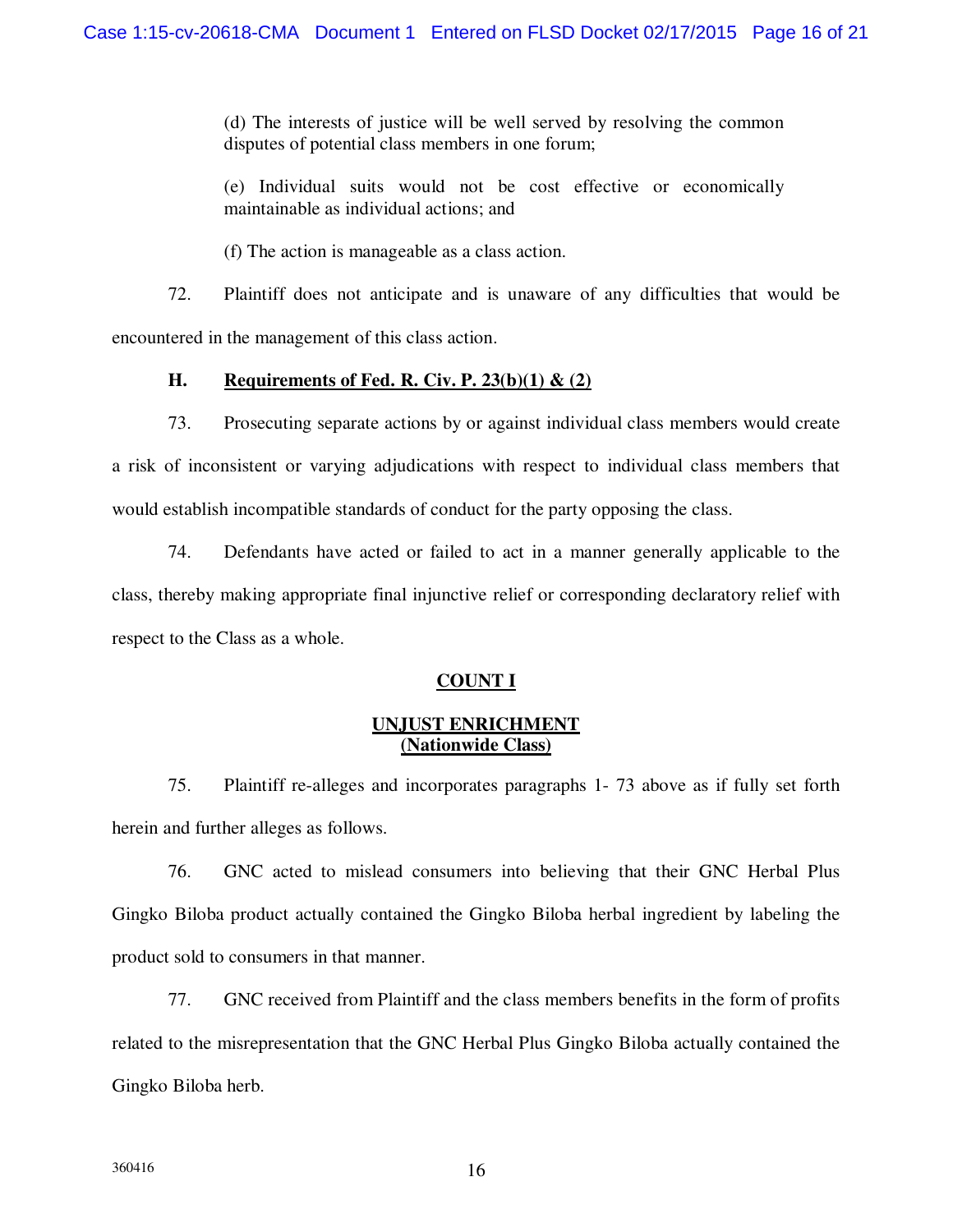78. GNC received payments from Plaintiff and all class members for what they believed to be Gingko Biloba. In fact, however, the GNC Herbal Plus supplement did not contain any Gingko Biloba but instead contained various inexpensive fillers and contaminants.

79. GNC had knowledge of this benefit and voluntarily accepted and retained the benefit conferred on it.

80. GNC will be unjustly enriched if it is allowed to retain the aforementioned benefits, and each class member is entitled to recover the amount by which these Defendants were unjustly enriched at his or her expense.

**WHEREFORE**, Plaintiff, on behalf of herself and all similarly situated Class members, demands an award against Defendants in the amounts by which Defendants have been unjustly enriched at Plaintiff's and the class members' expense, and such other relief as this Court deems just and proper.

#### **COUNT II**

## **VIOLATION OF THE FLORIDA DECEPTIVE AND UNFAIR TRADE PRACTICES ACT (on behalf of the Florida subclass)**

81. Plaintiff re-alleges and incorporates paragraphs 1-73 above as if fully set forth herein and further alleges as follows.

82. FDUTPA, section 501.201, et seq., Florida Statutes, prohibits "unfair methods of competition, unconscionable acts or practices, and unfair or deceptive acts or practices in the conduct of any trade or commerce." § 501.204, Fla. Stat.

83. Plaintiff and the Florida Subclass are "consumers" as that term is defined in section 501.203(7), Florida Statutes.

84. Plaintiff has standing to pursue this claim as she has suffered injury in fact and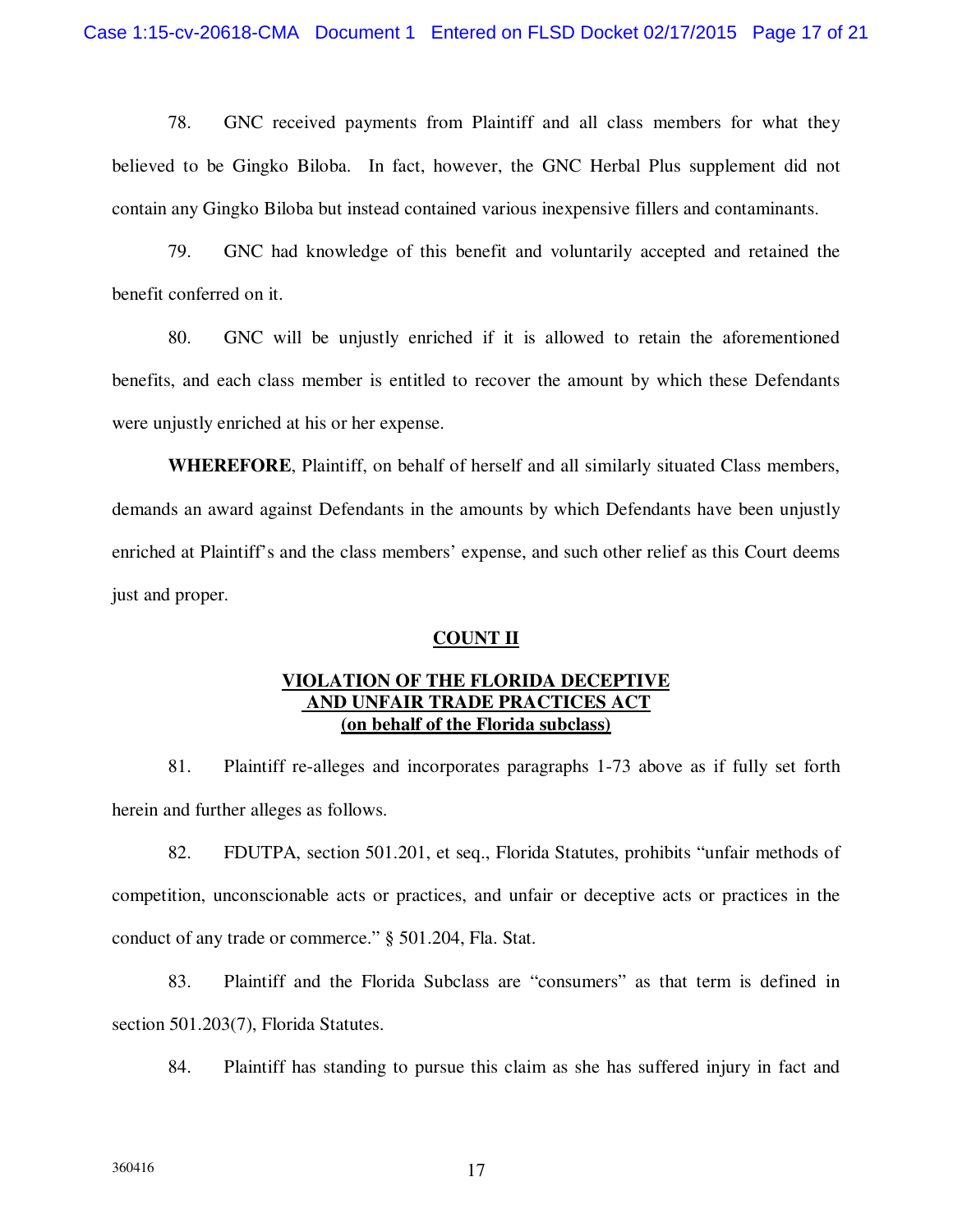has lost money or property as a result of Defendants' actions as set forth above.

85. Defendants have engaged in, and continue to engage in, unconscionable acts or practices and used unfair or deceptive acts in conduct of its trade or commerce in the State of Florida.

86. Defendants' business practices, as alleged herein, are "unfair" because they offend established public policy and are immoral, unethical, unscrupulous, and substantially injurious to their customers. Additionally, Defendants' conduct is unfair because it violated the legislatively declared policies of FDUTPA. Defendants misled consumers into believing that their product contained the amount of Gingko Biloba identified on the label, when in fact it contained only inexpensive fillers, and Defendants concealed this fact from consumers.

87. Furthermore, Defendants' business practices, as alleged herein, are "deceptive" because they are likely to deceive consumers, including Plaintiff and the members of the Florida class, into believing that they are purchasing the product indicated on the label.

88. The policies, acts, and practices alleged herein were intended to result and did result in payment to Defendants for a product they misrepresented to be Gingko Biloba, which in turn was intended to generate unlawful or unfair compensation for Defendants.

89. Specifically, Defendants misled consumers into believing that the GNC Herbal Plus Gingko Biloba contained Gingko Biloba, when in fact, it contained only certain fillers and contaminants.

90. Plaintiff and the Florida Subclass have sustained actual damages as a direct and proximate result of GNC's unfair and unconscionable practices in that they spent money on the GNC Herbal Plus Gingko Biloba, a misbranded and worthless product, that they would not have otherwise purchased and did not receive value for.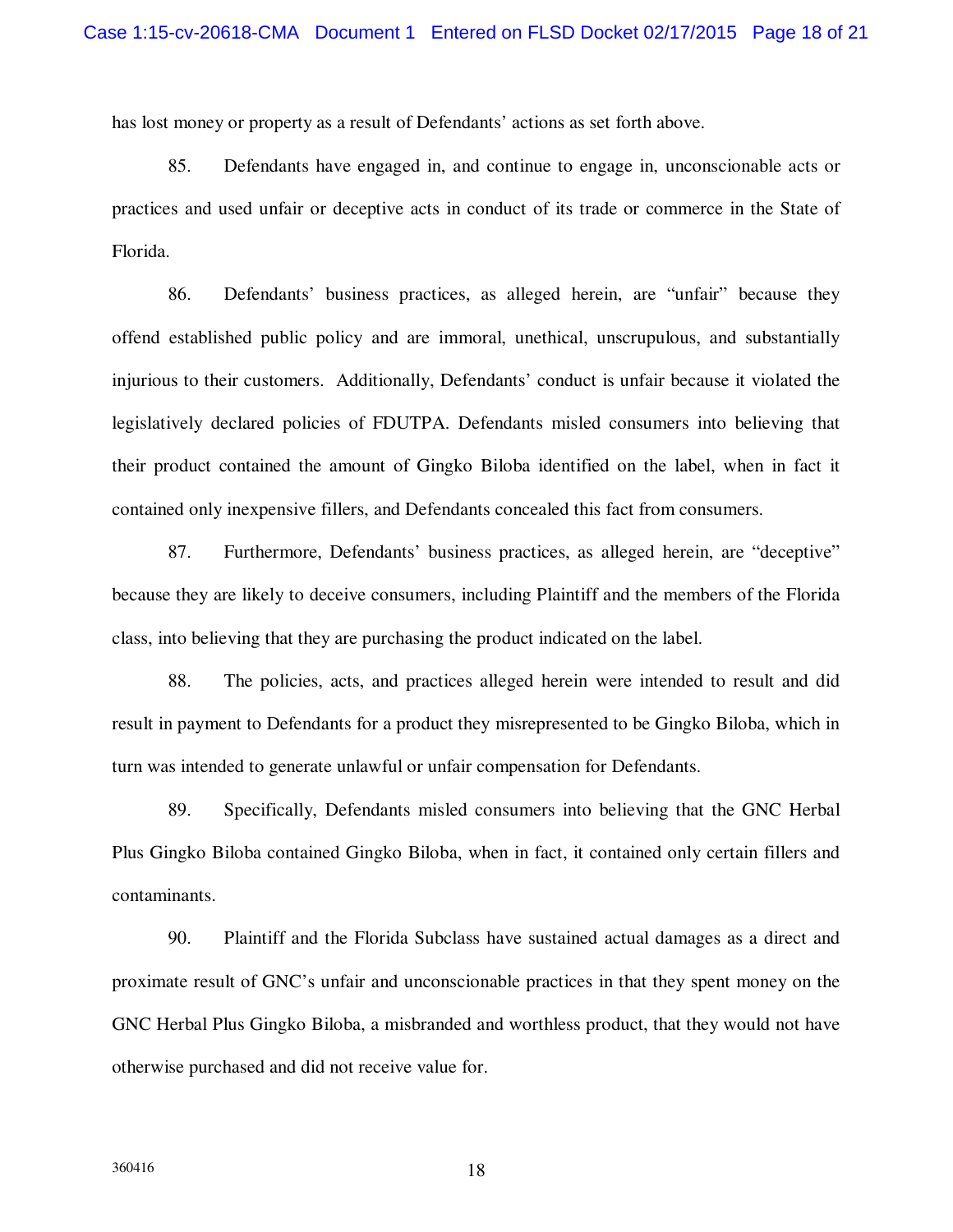91. Section 501.211(2), Florida Statutes, provides Plaintiff and the Florida Subclass a private right of action against GNC them to recover their actual damages, plus attorneys' fees and costs.

92. Plaintiff and the Florida Subclass have suffered and will continue to suffer irreparable harm if GNC continues to engage in such deceptive, unfair, and unreasonable practices.

**WHEREFORE**, Plaintiff, on behalf of herself and the Florida Subclass, demands judgment against GNC for damages, pre- and post-judgment interest, attorneys' fees, injunctive and declaratory relief, costs incurred in bringing this action, and any other relief as this Court deems just and proper.

#### **PRAYER FOR RELIEF**

**WHEREFORE**, Plaintiff, on behalf of herself and all similarly situated individuals, demands judgment against Defendants as follows:

(1) Declaring this action to be a proper class action maintainable pursuant to Rule 23(a) and Rule  $23(b)(1)$  and (2), or Rule  $23(b)(3)$  of the Federal Rules of Civil Procedure and declaring Plaintiff and their counsel to be representatives of the Class and the Florida Subclass;

(2) Enjoining Defendants from continuing the acts and practices described above;

(3) Awarding damages sustained by Plaintiff and the classes as a result of Defendants' conduct, together with pre-judgment interest;

(4) Finding that Defendants have been unjustly enriched and requiring GNC to refund all unjust benefits to Plaintiff and the nationwide class, together with pre-judgment interest;

(5) Awarding Plaintiff and the Class costs and disbursements and reasonable allowances for the fees of Plaintiffs' and the Class's counsel and experts, and reimbursement of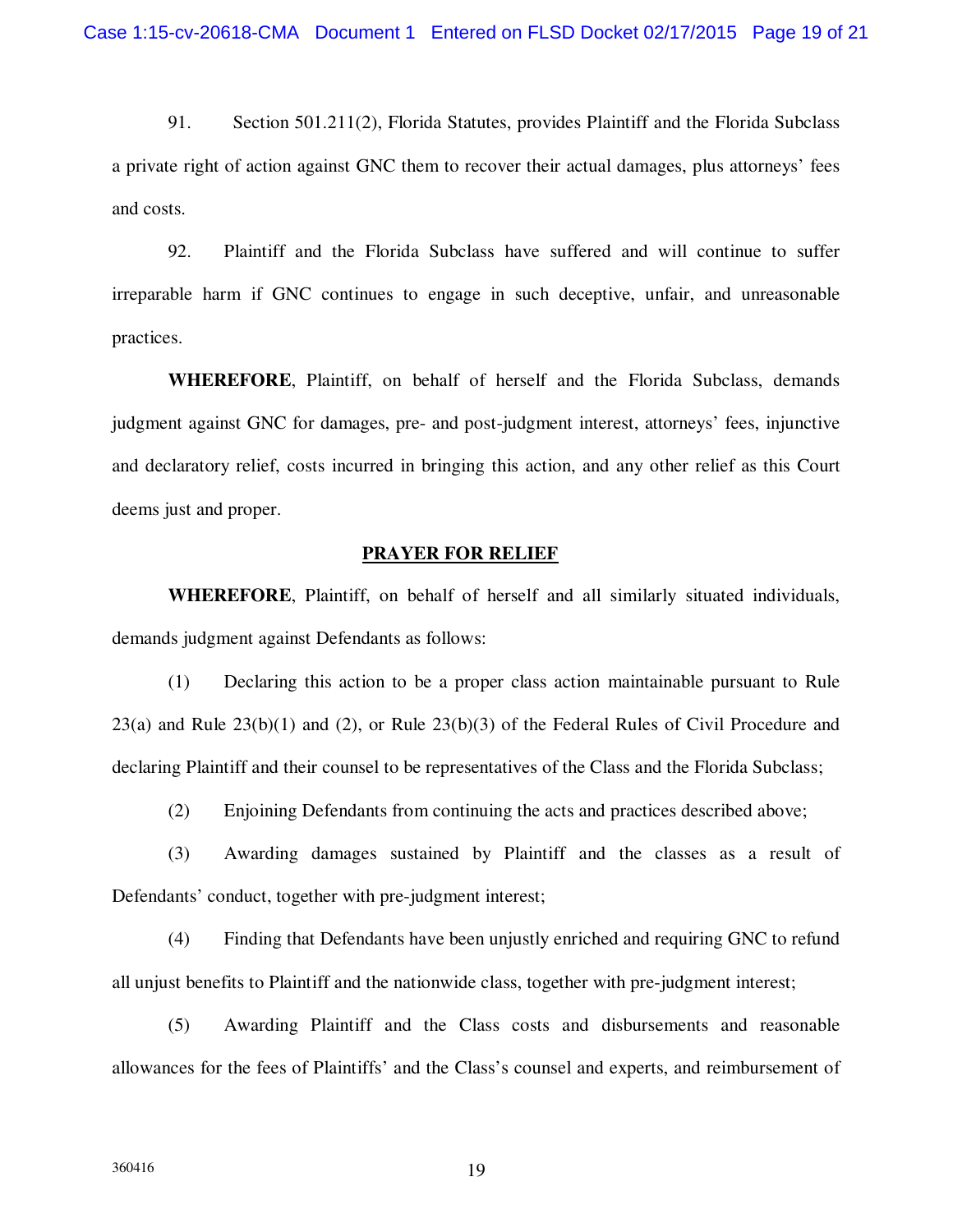expenses;

(6) Awarding Plaintiff and the Florida Subclass actual damages, injunctive relief, declaratory relief, attorneys' fees and costs under FDUTPA;

(7) Awarding the nationwide class damages, injunctive relief, declaratory relief, attorneys' fees, and costs; and

(8) Awarding such other and further relief the Court deems just and equitable.

# **DEMAND FOR JURY TRIAL**

Plaintiff and the Class request a jury trial for any and all Counts for which a trial by jury

is permitted by law.

Respectfully submitted this  $16<sup>th</sup>$  day of February, 2015.

By: /s/ *Adam M. Moskowitz*

| Adam M. Moskowitz, Esq.                         | Jack Scarola, Esq.              |
|-------------------------------------------------|---------------------------------|
| amm@kttlaw.com                                  | JSX@SearcyLaw.com               |
| Thomas A. Tucker Ronzetti, Esq.                 | <b>SEARCY DENNEY SCAROLA</b>    |
| tr@kttlaw.com                                   | <b>BARNHART &amp; SHIPLEY</b>   |
| Robert J. Neary, Esq.                           | 2139 Palm Beach Lakes Boulevard |
| rn@kttlaw.com                                   | West Palm Beach, FL 33409       |
| Tal J. Lifshitz, Esq.                           | Telephone: (561) 686-6300       |
| til@kttlaw.com                                  | Facsimile: (561) 383-9451 (fax) |
| Monica McNulty, Esq.                            | <b>Counsel for Plaintiff</b>    |
| mmcnulty@kttlaw.com                             |                                 |
| KOZYAK, TROPIN, &                               |                                 |
| <b>THROCKMORTON LLP</b>                         |                                 |
| 2525 Ponce de Leon Blvd., 9 <sup>th</sup> Floor |                                 |
| Coral Gables, FL 33134                          |                                 |
| Telephone: (305) 372-1800                       |                                 |
| Facsimile: (305) 372-3508                       |                                 |
| Counsel for Plaintiff                           |                                 |
| Patrick Spellacy, Esq.                          |                                 |
| Spellacy@kirwanspellacy.com                     |                                 |
| Thomas Glasson, Esq.                            |                                 |
| TGlasson@kirwanspellacy.com                     |                                 |
| KIRWAN, SPELLACY & DANNER, P.A.                 |                                 |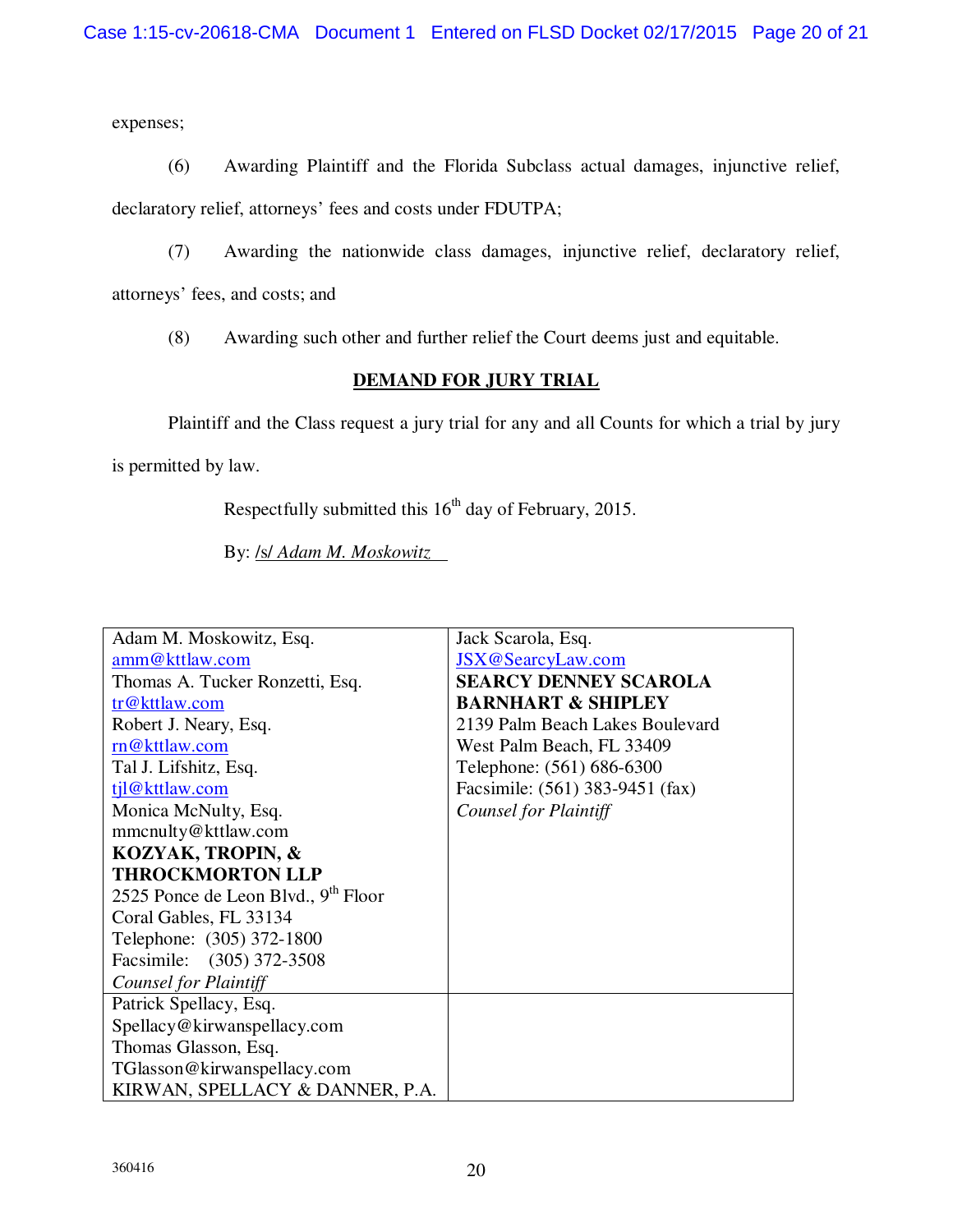| 200 South Andrews Avenue, 8th Floor |  |
|-------------------------------------|--|
| Fort Lauderdale, FL 33301           |  |
| t: $(954)$ 463-3008                 |  |
| f: $(954)$ 463-3010                 |  |
| <b>Counsel for Plaintiff</b>        |  |
|                                     |  |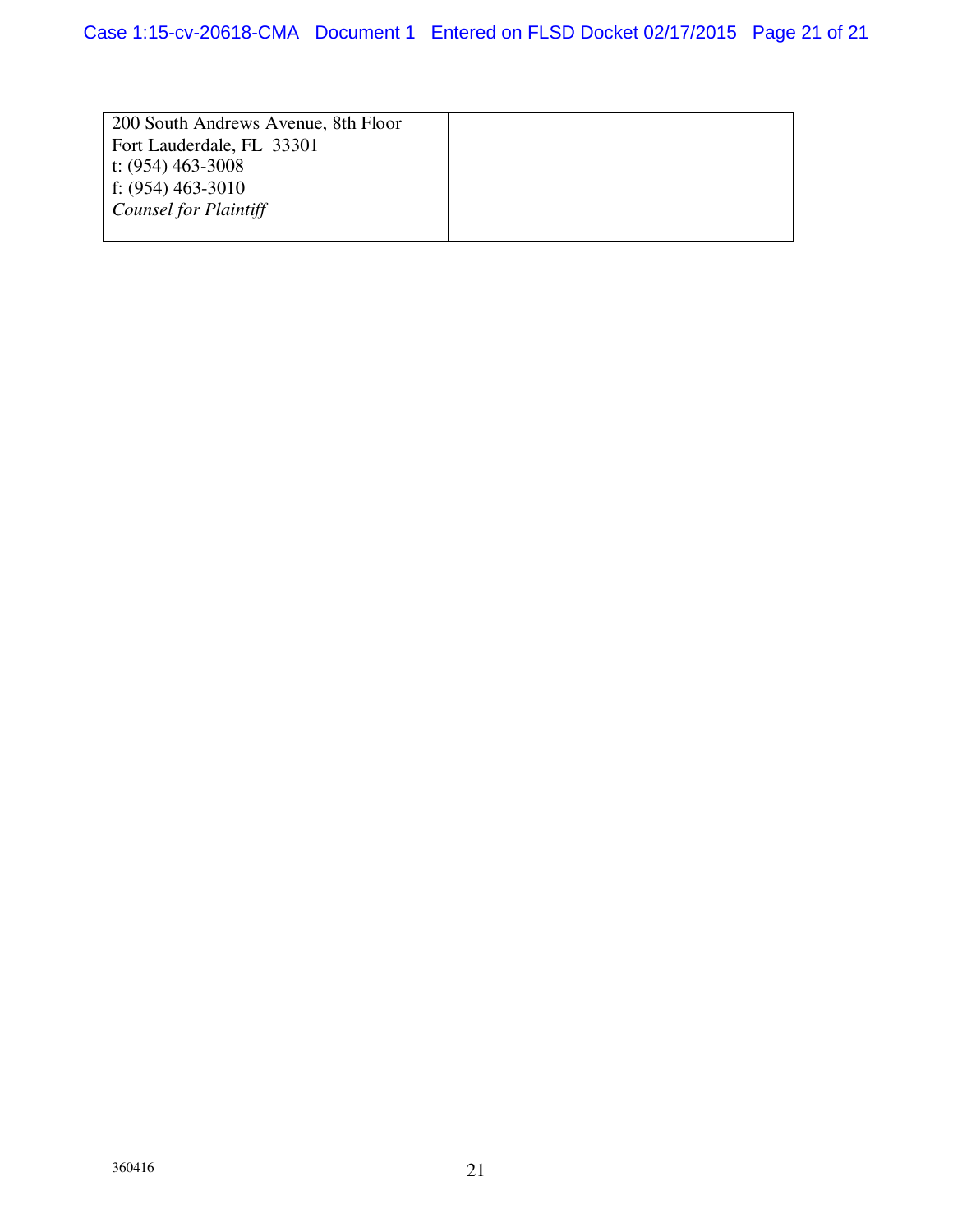#### JS <sup>44</sup> (Rev. 12/12) CIVIL COVER SHEET

The JS 44 civil cover sheet and the information contained herein neither replace nor supplement the filing and service of pleadings or other papers as required by law, except as provided by local rules of court. This form,

| 01 minamig ult tren docket sile                                        |                                                          |                                                     |                                                                                                                                       |                                                                                                                                                                                            |                                                                  |  |
|------------------------------------------------------------------------|----------------------------------------------------------|-----------------------------------------------------|---------------------------------------------------------------------------------------------------------------------------------------|--------------------------------------------------------------------------------------------------------------------------------------------------------------------------------------------|------------------------------------------------------------------|--|
| PLAINTIFFS Gretchen Dore on behalf of similarly situated<br>I. $(a)$   |                                                          |                                                     | <b>DEFENDANTS</b><br>GNC Holdings, Inc., General Nutrition Corp.,<br>General Nutrition Centers, Inc.                                  |                                                                                                                                                                                            |                                                                  |  |
|                                                                        |                                                          |                                                     |                                                                                                                                       |                                                                                                                                                                                            |                                                                  |  |
| County of Residence of First Listed Plaintiff Palm Beach<br>(b)        |                                                          |                                                     | County of Residence of First Listed Defendant Allegheny                                                                               |                                                                                                                                                                                            |                                                                  |  |
|                                                                        | (EXCEPT IN U.S. PLAINTIFF CASES)                         |                                                     | NOTE:                                                                                                                                 | (IN U.S. PLAINTIFF CASES ONLY)                                                                                                                                                             |                                                                  |  |
|                                                                        |                                                          |                                                     | IN LAND CONDEMNATION CASES, USE THE LOCATION OF THE TRACT OF LAND INVOLVED.                                                           |                                                                                                                                                                                            |                                                                  |  |
| (c) Attorneys (Firm Name, Address, and Telephone Number)               |                                                          |                                                     | Attorneys (If Known)                                                                                                                  |                                                                                                                                                                                            |                                                                  |  |
| Kozyak Tropin & Throckmorton,<br>2525 Ponce de Leon Blvd. 9th FL       |                                                          |                                                     |                                                                                                                                       |                                                                                                                                                                                            |                                                                  |  |
| Coral Gables FI 33134                                                  |                                                          |                                                     |                                                                                                                                       |                                                                                                                                                                                            |                                                                  |  |
|                                                                        |                                                          |                                                     |                                                                                                                                       | (d) Check County Where Action Arose: $\Box$ MIAMI-DADE $\Box$ MONROE $\Box$ BROWARD $\Box$ PALM BEACH $\Box$ MARTIN $\Box$ ST. LUCIE $\Box$ MDIAN RIVER $\Box$ OKEECHOBEE $\Box$ HIGHLANDS |                                                                  |  |
| II. BASIS OF JURISDICTION                                              | (Place an "X" in One Box Only)                           |                                                     |                                                                                                                                       | <b>III. CITIZENSHIP OF PRINCIPAL PARTIES</b> (Place an "X" in One Box for Plaintiff)                                                                                                       | and One Box for Defendant)                                       |  |
| $\Box$ 1 U.S. Government                                               | Federal Question<br>$\Box$ <sup>3</sup>                  |                                                     | (For Diversity Cases Only)                                                                                                            | <b>DEF</b><br><b>PTF</b>                                                                                                                                                                   | PTF DEF                                                          |  |
| Plaintiff                                                              | (U.S. Government Not a Party)                            |                                                     | Citizen of This State                                                                                                                 | Incorporated or Principal Place<br>ו ם<br>JZ 1<br>of Business In This State                                                                                                                | $\Box$ 4<br>$\Box$ 4                                             |  |
| $\Box$ 2 U.S. Government                                               | Z 4                                                      | Diversity                                           | Citizen of Another State                                                                                                              | Incorporated and Principal Place<br>$\Box$ 2<br>$\Box$ 2                                                                                                                                   | $\Box$ 5<br>$Z^{\frac{5}{2}}$                                    |  |
| Defendant                                                              |                                                          | (Indicate Citizenship of Parties in Item III)       |                                                                                                                                       | of Business In Another State                                                                                                                                                               |                                                                  |  |
|                                                                        |                                                          |                                                     | Citizen or Subject of a<br>Foreign Country                                                                                            | $\square$ 3<br>7 3 Foreign Nation                                                                                                                                                          | 口 6<br>□<br>-6                                                   |  |
| IV. NATURE OF SUIT                                                     | (Place an "X" in One Box Only)                           |                                                     |                                                                                                                                       |                                                                                                                                                                                            |                                                                  |  |
| <b>CONTRACT</b>                                                        |                                                          | <b>TORTS</b>                                        | FORFEITURE/PENALTY                                                                                                                    | <b>BANKRUPTCY</b>                                                                                                                                                                          | <b>OTHER STATUTES</b>                                            |  |
| 110 Insurance<br>$\Box$ 120 Marine                                     | PERSONAL INJURY<br>310 Airplane                          | PERSONAL INJURY<br>365 Personal Injury -<br>ப       | 625 Drug Related Seizure<br>of Property 21 USC 881                                                                                    | 422 Appeal 28 USC 158<br>□<br>□<br>□ 423 Withdrawal                                                                                                                                        | 375 False Claims Act<br>400 State Reapportionment                |  |
| $\Box$ 130 Miller Act                                                  | 315 Airplane Product                                     | Product Liability                                   | $\Box$ 690 Other                                                                                                                      | 28 USC 157                                                                                                                                                                                 | $\Box$ 410 Antitrust<br>$\Box$ 430 Banks and Banking             |  |
| $\Box$ 140 Negotiable Instrument<br>$\Box$ 150 Recovery of Overpayment | Liability<br>□ 320 Assault, Libel &                      | 367 Health Care/<br>Phannaceutical                  |                                                                                                                                       | PROPERTY RIGHTS                                                                                                                                                                            | $\Box$ 450 Commerce                                              |  |
| & Enforcement of Judgment                                              | Slander                                                  | Personal Injury                                     |                                                                                                                                       | 820 Copyrights                                                                                                                                                                             | $\Box$ 460 Deportation                                           |  |
| □ 151 Medicare Act                                                     | 330 Federal Employers'                                   | <b>Product Liability</b><br>368 Asbestos Personal   |                                                                                                                                       | □ 830 Patent<br>□ 840 Trademark                                                                                                                                                            | 1 470 Racketeer Influenced and<br>Corrupt Organizations          |  |
| □ 152 Recovery of Defaulted<br>Student Loans                           | Liability<br>$\Box$ 340 Marine                           | Injury Product                                      |                                                                                                                                       |                                                                                                                                                                                            | 480 Consumer Credit                                              |  |
| (Excl. Veterans)                                                       | 345 Marine Product                                       | Liability                                           | <b>LABOR</b>                                                                                                                          | <b>SOCIAL SECURITY</b>                                                                                                                                                                     | □ 490 Cable/Sat TV                                               |  |
| □ 153 Recovery of Overpayment                                          | Liability                                                | PERSONAL PROPERTY                                   | 710 Fair Labor Standards                                                                                                              | $\Box$ 861 HIA (1395ff)                                                                                                                                                                    | □ 850 Securities/Commodities/<br>Exchange                        |  |
| of Veteran's Benefits                                                  | 350 Motor Vehicle<br>□ 355 Motor Vehicle                 | 图 370 Other Fraud<br>$\Box$ 371 Truth in Lending    | Act<br>720 Labor/Mgmt. Relations                                                                                                      | $\Box$ 862 Black Lung (923)<br>$\Box$ 863 DIWC/DIWW (405(g))                                                                                                                               | □ 890 Other Statutory Actions                                    |  |
| 160 Stockholders' Suits<br>□ 190 Other Contract                        | Product Liability                                        | 380 Other Personal                                  | 740 Railway Labor Act                                                                                                                 | $\Box$ 864 SSID Title XVI                                                                                                                                                                  | 891 Agricultural Acts                                            |  |
| □ 195 Contract Product Liability                                       | □ 360 Other Personal                                     | Property Damage                                     | 751 Family and Medical<br>Leave Act                                                                                                   | $\Box$ 865 RSI (405(g))                                                                                                                                                                    | □ 893 Environmental Matters<br>$\Box$ 895 Freedom of Information |  |
| $\Box$ 196 Franchise                                                   | Injury<br>□ 362 Personal Injury -                        | 385 Property Damage<br>Product Liability            | 790 Other Labor Litigation                                                                                                            |                                                                                                                                                                                            | Act                                                              |  |
|                                                                        | Med. Malpractice                                         |                                                     | 791 Empl. Ret. Inc.                                                                                                                   |                                                                                                                                                                                            | □ 896 Arbitration                                                |  |
| <b>REAL PROPERTY</b>                                                   | <b>CIVIL RIGHTS</b>                                      | PRISONER PETITIONS                                  | Security Act                                                                                                                          | <b>FEDERAL TAX SUITS</b>                                                                                                                                                                   | □ 899 Administrative Procedure<br>Act/Review or Appeal of        |  |
| 210 Land Condemnation                                                  | 440 Other Civil Rights<br>$\Box$ 441 Voting              | <b>Habeas Corpus:</b><br>$\Box$ 463 Alien Detainee  |                                                                                                                                       | 870 Taxes (U.S. Plaintiff<br>or Defendant)                                                                                                                                                 | Agency Decision                                                  |  |
| $\Box$ 220 Foreclosure                                                 | $\Box$ 442 Employment                                    | 510 Motions to Vacate<br>$\Box$                     |                                                                                                                                       | S71 IRS-Third Party 26                                                                                                                                                                     | $\Box$ 950 Constitutionality of State<br>Statutes                |  |
| 7 230 Rent Lease & Ejectment                                           | 443 Housing/                                             | Sentence                                            |                                                                                                                                       |                                                                                                                                                                                            |                                                                  |  |
| $\Box$ 240 Torts to Land                                               | Accommodations                                           | Other:                                              | <b>IMMIGRATION</b>                                                                                                                    |                                                                                                                                                                                            |                                                                  |  |
| 245 Tort Product Liability                                             | □ 445 Amer. w/Disabilities -                             | $\Box$ 530 General<br>$\Box$ 535 Death Penalty      | 462 Naturalization Application                                                                                                        |                                                                                                                                                                                            |                                                                  |  |
| $\Box$ 290 All Other Real Property                                     | Employment<br>446 Amer. w/Disabilities -                 | 540 Mandamus & Other                                | $\Box$ 465 Other Immigration                                                                                                          |                                                                                                                                                                                            |                                                                  |  |
|                                                                        | Other                                                    | 550 Civil Rights                                    | Actions                                                                                                                               |                                                                                                                                                                                            |                                                                  |  |
|                                                                        | 448 Education                                            | 555 Prison Condition<br>п<br>560 Civil Detainee -   |                                                                                                                                       |                                                                                                                                                                                            |                                                                  |  |
|                                                                        |                                                          | Conditions of<br>Confinement                        |                                                                                                                                       |                                                                                                                                                                                            |                                                                  |  |
|                                                                        |                                                          |                                                     |                                                                                                                                       |                                                                                                                                                                                            | Appeal to                                                        |  |
| V. ORIGIN                                                              | (Place an "X" in One Box Only)                           |                                                     | 5                                                                                                                                     | Transferred from $\Box$ 6 Multidistrict                                                                                                                                                    | District<br>Remanded from<br>Judge from<br>Appellate Court       |  |
| ा ज<br>Original<br>$\Box$ 2<br>Proceeding                              | Removed from $\Box$ 3<br>VI below)<br><b>State Court</b> | $\Box$ 4 Reinstated or<br>Re-filed (See<br>Reopened | п<br>another district<br>(specify)                                                                                                    | $\overline{1}$<br>$\mathbf{I}$<br>Litigation                                                                                                                                               | Magistrate<br>Judgment                                           |  |
|                                                                        |                                                          | ⊡YES ØNO<br>a) Re-filed Case                        |                                                                                                                                       | b) Related Cases $\triangle$ YES $\Box$ NO                                                                                                                                                 |                                                                  |  |
| VI. RELATED/                                                           | (See instructions):                                      |                                                     |                                                                                                                                       |                                                                                                                                                                                            |                                                                  |  |
| <b>RE-FILED CASE(S)</b>                                                |                                                          | JUDGE Ungaro                                        |                                                                                                                                       | DOCKET NUMBER 1:15cv20513                                                                                                                                                                  |                                                                  |  |
|                                                                        |                                                          |                                                     |                                                                                                                                       | Cite the U.S. Civil Statute under which you are filing and Write a Brief Statement of Cause (Do not cite jurisdictional statutes unless diversity):                                        |                                                                  |  |
| VII. CAUSE OF ACTION                                                   |                                                          |                                                     | (iolation of FL Deceptive and Unfair Trade Practices Act<br>LENGTH OF TRIAL via 10 days estimated (for both sides to try entire case) |                                                                                                                                                                                            |                                                                  |  |
| VIII. REQUESTED IN                                                     | ⊿ل                                                       | CHECK IF THIS IS A CLASS ACTION                     | <b>DEMANDS</b>                                                                                                                        |                                                                                                                                                                                            | CHECK YES only if demanded in complaint:                         |  |
| <b>COMPLAINT:</b>                                                      | UNDER F.R.C.P. 23                                        |                                                     | 5,000,000.00                                                                                                                          | <b>JURY DEMAND:</b>                                                                                                                                                                        | $\square$ No<br>$\mathbf{Z}$ Yes                                 |  |
| ABOVE INFORMATION IS TRUE & CORRECT TO THE BEST OF MY KNOWLEDGE        |                                                          |                                                     |                                                                                                                                       |                                                                                                                                                                                            |                                                                  |  |
| SIGNATURE OF ATTORNEY OF RECORD<br>DATE<br>Adam M. Moskowitz           |                                                          |                                                     |                                                                                                                                       |                                                                                                                                                                                            |                                                                  |  |
| February 17, 2015                                                      |                                                          |                                                     |                                                                                                                                       |                                                                                                                                                                                            |                                                                  |  |
| FOR OFFICE USE ONLY                                                    |                                                          |                                                     | <b>JUDGE</b>                                                                                                                          | MAG JUDGE                                                                                                                                                                                  |                                                                  |  |
| RECEIPT#                                                               | <b>AMOUNT</b>                                            | IFP                                                 |                                                                                                                                       |                                                                                                                                                                                            |                                                                  |  |